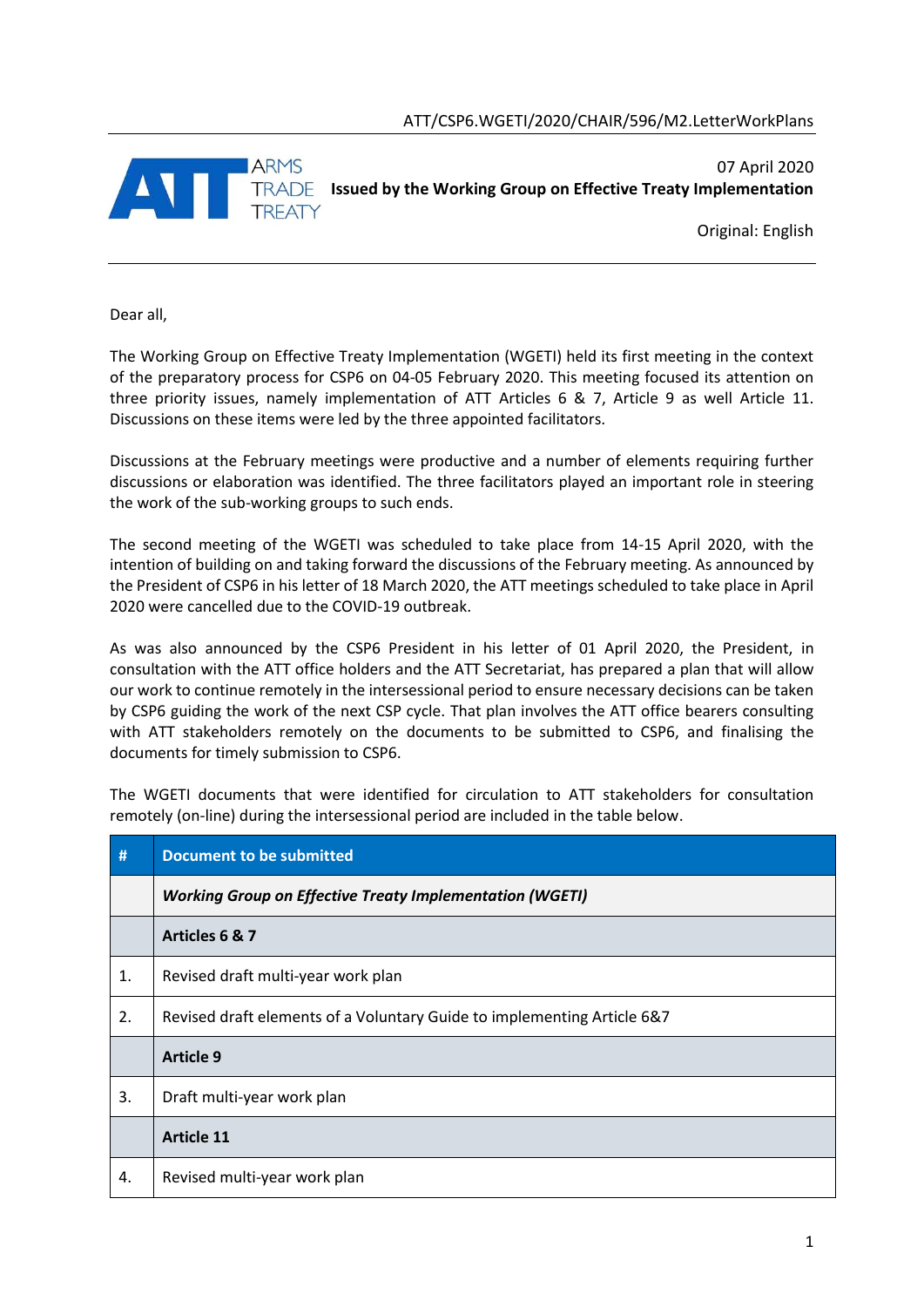In accordance with the plan announced by the President in his letter of 01 April 2020, the facilitators of each WGETI sub-working group have prepared the documents listed above that you will find herewith as Annexes A, B, C and D. Background information regarding each of the documents is provided in the following section.

# *Articles 6&7 (Prohibitions & Export and Export Assessment)*

During its first meeting in February 2020, the WGETI sub-working group on Articles 6&7 considered three documents prepared by the facilitator, Ambassador Ignacio SÁNCHEZ DE LERÍN of Spain: a) A draft multi-year work plan pertaining to the work of the sub-working group on Articles 6 and 7; b) A methodology template for unpacking key concepts; and c) A draft outline of a possible voluntary guide to be developed by the sub-working group during the course of its work, titled: 'Elements of a voluntary guide to implementing Articles 6 & 7 of the Arms Trade Treaty'.

The facilitator of the sub-working group on Article 6&7 has prepared updated versions of the following documents, incorporating comments and suggestions received during the February meeting:

- 1. Revised draft multi-year work plan
- 2. Revised draft elements of a Voluntary Guide to implementing Articles 6&7

The facilitator looks forward to receiving any written comments and suggestions regarding the revised draft multi-year work plan and the revised draft elements of a Voluntary Guide to implementing Articles 6&7, so final versions may be submitted to CSP6 for consideration and endorsement

With respect to the methodology template for unpacking key concepts, the facilitator is in the process of collating inputs received from States Parties and will report back to the group on how many States Parties provided responses through the template, and will present other concepts that States may have requested to be included in the compilation exercise, during the first meeting of the group in the CSP7 cycle in 2021.

### *Article 9 (Transit or trans-shipment)*

During its first meeting in February 2020, the WGETI sub-working group on Article 9 held a general discussion on the scope and nature of the transit and trans-shipment provisions in Article 9 of the Treaty. Following the preliminary discussions, the facilitator of the sub-working group on Article 9, Mr. Rob WENSLEY of South Africa, has prepared a draft multi-year work plan to guide the work of the group in the coming CSP cycles. The draft multi-year plan is included in Annex C for consideration by ATT stakeholders.

In reviewing the draft proposed multi-year plan, stakeholders are invited to consider, amongst others, the following questions:

- a. Has sufficient time has been allocated to each topic?
- b. Have any key concepts that should be 'unpacked' been omitted?
- c. Has any consideration been omitted?

The facilitator looks forward to receiving any written comments and suggestions regarding the draft multi-year work plan, so a final version may be submitted to CSP6 for consideration and endorsement

# *Article 11 (Diversion)*

During its previous meetings, the WGETI sub-working group on Article 11 developed a multi-year work plan as a living document to guide continued work in this area. This formed Annex C to the WGETI Chair's Draft Report to CSP5, contained in document ATT/CSP5.WGETI/2019/CHAIR/529/Conf.Rep, was welcomed by CSP5. The multi-year work plan is focused on three parts: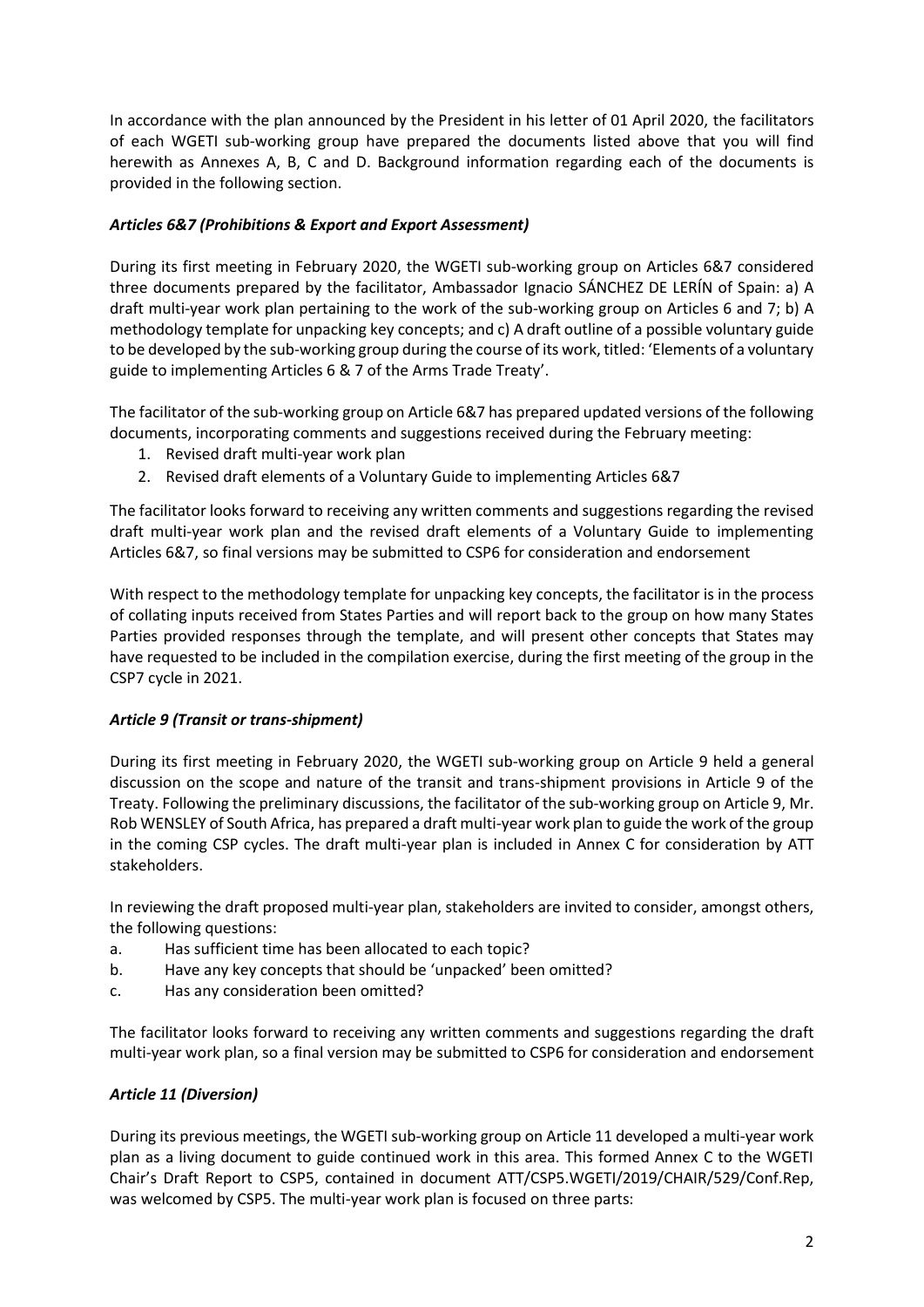- 1. Before the transfer
- 2. During the transfer
- 3. At or after importation/ Post delivery

In accordance with the multi-year work plan, the second meeting of WGETI sub-working group on Article 11 due to be held in April 2020, was intended to focus on transfer chain stage 1 – Before the transfer - and was supposed to continue the discussion on assessing the risk of diversion.

In light of the cancellation of the second meeting due to be held in April 2020, the facilitator of the sub-working Group on Article 11 (Diversion), Ms. Stela PETROVIĆ of Serbia, has revised the multi-year plan to postpone the concluding discussions on assessing the risk of diversion and consideration of the facilitator's draft paper on the process for assessing such risks, to coincide with the 1<sup>st</sup> CSP7 Informal Preparatory Meeting, which will take place in 2021. All the sessions contemplated in the multi-year work plan subsequent to the April 2020 meeting have adjusted accordingly. The revised multi-year plan is included in Annex D.

One of the consequences of the proposed revisions to the multi-year plan necessitated by the COVID-19 outbreak, is that the work of the sub-working group on Article 11 will conclude at the end of the  $1^{st}$ CSP8 Informal Preparatory Meeting (i.e. mid-way through the CSP8 cycle). Consideration therefore needs to be given to whether: a) an additional thematic session should be added to the multi-year work plan of the sub-working group on Article 11 (so the current work plan finishes at the end of the CSP8 cycle rather than half way through it); or b) a new sub-working group on a separate Article of the Treaty should commence its work in the middle of the CSP8 cycle, following the conclusion of the work of the sub-working group on Article 11.

This decision does not need to be made by CSP6, but it cannot be postponed beyond CSP7. Accordingly, the facilitator will include this on the agenda of the first meeting of the sub-working group to be held in 2021 during the CSP7 cycle.

In the meantime, the facilitator looks forward to receiving any written comments and suggestions regarding the revised multi-year work plan, so a final version may be submitted to CSP6 for consideration and endorsement.

### *Next steps*

In accordance with the announcement of the President on 01 April 2020, ATT stakeholders are kindly requested to submit their comments and inputs to the WGETI documents attached in Annexes A-D in writing to the ATT Secretariat via email at [info@thearmstradetreaty.org](mailto:info@thearmstradetreaty.org) or via the information exchange platform on the restricted area of the ATT website (for States Parties and Signatory States only), on or by **21 May 2021**.

I look forward to working with all of you in finalizing the WGETI documents to be submitted to CSP6 and appreciate your continued commitment to the work of the WGETI in these uncertain times.

Yours sincerely,

Ambassador Jang-keun LEE Deputy Permanent Representative Permanent Mission of the Republic of Korea **Chair of the ATT Working Group on Effective Treaty Implementation**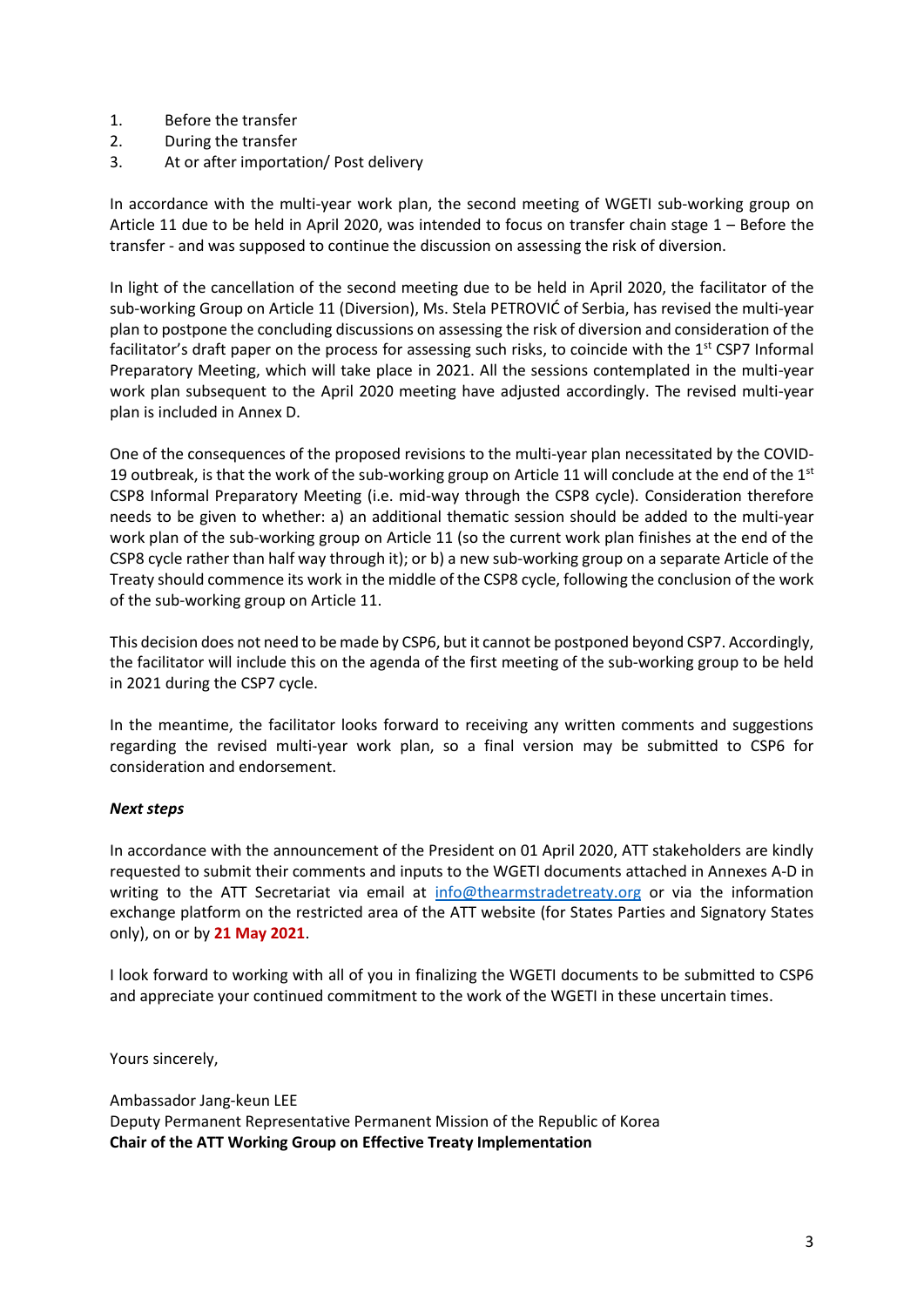#### **ANNEX A**

**REVISED DRAFT MULTI-YEAR WORK PLAN FOR THE WGETI SUB-WORKING GROUP ON ARTICLES 6&7 (PROHIBITIONS & EXPORT AND EXPORT ASSESSMENT)**

| 1st CSP6 Preparatory Meeting, 04 February 2020 |                                                                                                                                                                                                                                                                                                                    |  |
|------------------------------------------------|--------------------------------------------------------------------------------------------------------------------------------------------------------------------------------------------------------------------------------------------------------------------------------------------------------------------|--|
| 10.00-11.00                                    | Topic 1: Draft Multi-year Work Plan                                                                                                                                                                                                                                                                                |  |
|                                                | Introduction by facilitator                                                                                                                                                                                                                                                                                        |  |
|                                                | Open discussion                                                                                                                                                                                                                                                                                                    |  |
|                                                | In reviewing the draft proposed multi-year plan, participants are invited to consider, amongst others, the following questions:<br>Has sufficient time has been allocated to each topic?<br>а.<br>Have any key concepts that should be 'unpacked' been omitted?<br>b.<br>Has any consideration been omitted?<br>c. |  |
| 11.00-12.00                                    | Topic 2: Methodology for unpacking concepts                                                                                                                                                                                                                                                                        |  |
|                                                | Introduction by facilitator                                                                                                                                                                                                                                                                                        |  |
|                                                | Explanation of the template and methodology                                                                                                                                                                                                                                                                        |  |
|                                                | Open discussion based on other concepts that may require better understanding.                                                                                                                                                                                                                                     |  |
|                                                | States should turn back the fulfilled templates before 15 April 2020. The facilitator would then prepare a concept paper compiling<br>common practice in this area that could serve as guidance to other States Parties for discussion at CSP7 First Preparatory Meeting.                                          |  |
| 12.00-13.00                                    | <b>Topic 3: Draft Elements of a Voluntary [Training] Guide</b>                                                                                                                                                                                                                                                     |  |
|                                                | Introduction by facilitator                                                                                                                                                                                                                                                                                        |  |
|                                                | Open discussion                                                                                                                                                                                                                                                                                                    |  |
|                                                | During this session, the Facilitator will present a preliminary outline of the Voluntary Guide that will be developed during the course of<br>the multi-year workplan as each topic is discussed. Participants will have the opportunity to comment on the draft outline.                                          |  |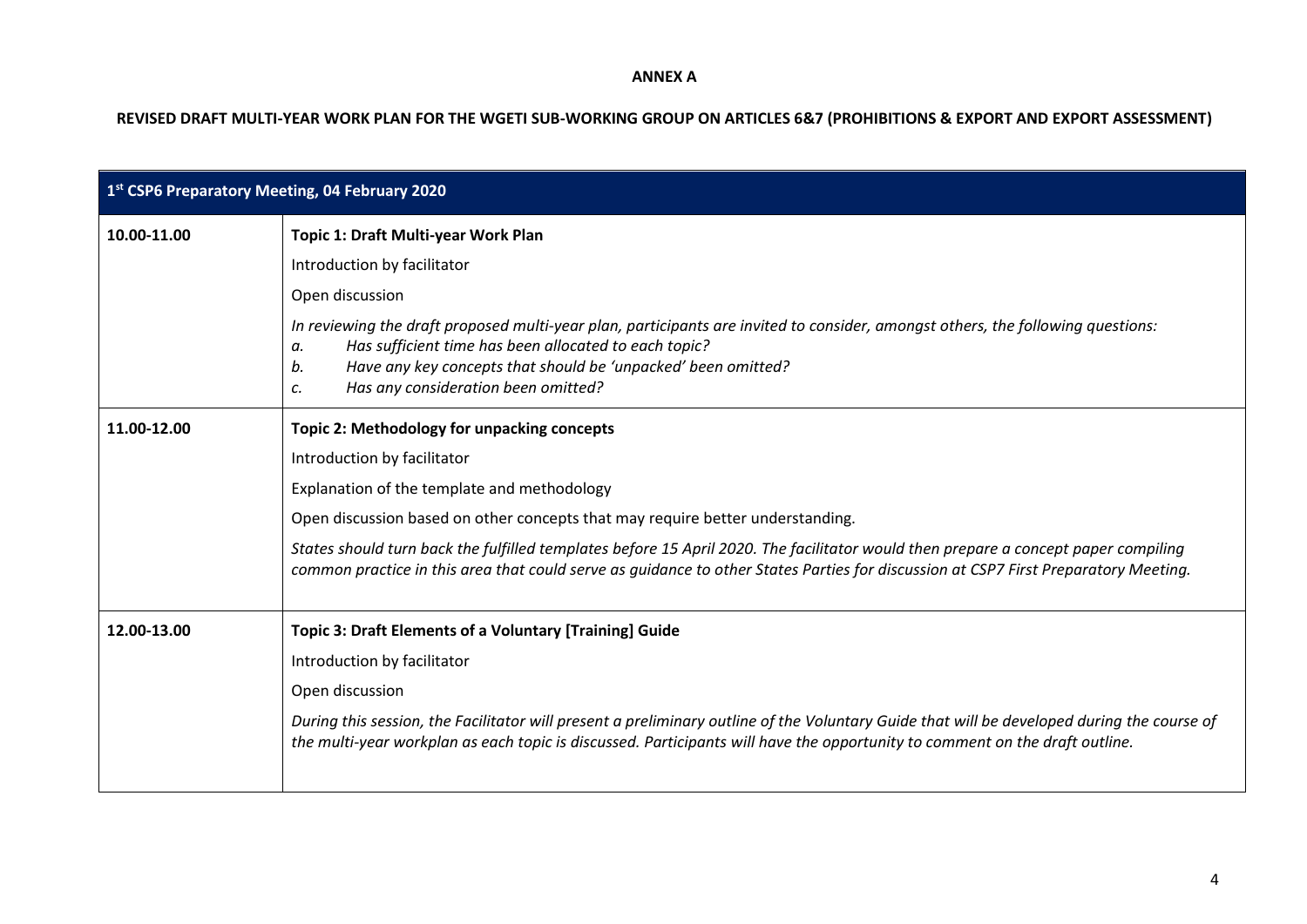| 2 <sup>nd</sup> CSP6 Preparatory Meeting, 14 April 2020 |                                                                                                                                                                                                                                                                                                                                                                                                                                                                                                 |  |
|---------------------------------------------------------|-------------------------------------------------------------------------------------------------------------------------------------------------------------------------------------------------------------------------------------------------------------------------------------------------------------------------------------------------------------------------------------------------------------------------------------------------------------------------------------------------|--|
|                                                         | Meeting cancelled due to the COVID-19 crisis.                                                                                                                                                                                                                                                                                                                                                                                                                                                   |  |
|                                                         | The Facilitator will circulate a revised draft multi-year plan, incorporating the discussions on the initial multi-year plan discussed during<br>the 1st CSP6 Preparatory Meeting. Participants will be invited to provide their feedback and inputs on the revised multi-year plan in<br>writing via email to the ATT Secretariat by 21 May 2020, with a view to the Facilitator being in a position to present a final version to<br>CSP6 for consideration and possible adoption/endorsement |  |
|                                                         | 1st CSP7 Preparatory Meeting, (date TBC)                                                                                                                                                                                                                                                                                                                                                                                                                                                        |  |
| 1 <sub>h</sub>                                          | <b>Topic 4: Unpacking key concepts</b>                                                                                                                                                                                                                                                                                                                                                                                                                                                          |  |
|                                                         | The facilitator will report back to the group on how many States Parties have provided responses through the template, and will present<br>other concepts that States may have requested to be included in the compilation exercise.                                                                                                                                                                                                                                                            |  |
|                                                         | In addition, there will be expert kick-off presentations on what constitutes 'a serious violation of international humanitarian law' and 'a<br>serious violation of international human rights law'.                                                                                                                                                                                                                                                                                            |  |
| 2 <sub>h</sub>                                          | Topic 5: Voluntary Guide - Chapter 1 (Key concepts)                                                                                                                                                                                                                                                                                                                                                                                                                                             |  |
|                                                         | Open discussion on Chapter 1 of the Voluntary Guide to Implementing Articles 6&7 (Key concepts). Participants will have the opportunity<br>to review and comment on the proposed structure.                                                                                                                                                                                                                                                                                                     |  |
|                                                         | 2nd CSP7 Preparatory Meeting, (date TBC)                                                                                                                                                                                                                                                                                                                                                                                                                                                        |  |
| 30 minutes                                              | <b>Topic 6: Unpacking key concepts</b>                                                                                                                                                                                                                                                                                                                                                                                                                                                          |  |
|                                                         | The facilitator will present the concept paper compiling common practice in this area that could serve as guidance to other States Parties<br>for open discussion and consideration for endorsement by CSP7.                                                                                                                                                                                                                                                                                    |  |
| 1h 30 mins                                              | Topic 7: Article 7(2) - Mitigation measures                                                                                                                                                                                                                                                                                                                                                                                                                                                     |  |
|                                                         | This discussion will explore the obligation in Article 7(2) for exporting States Parties to 'consider whether there are measures that could<br>be undertaken to mitigate risks identified' when conducting assessments in accordance with Articles 7.1(a) and (b) as well as Article 7.4.<br>The discussion will focus on State practice with respect to the following aspects:                                                                                                                 |  |
|                                                         | What 'confidence-building measures' have States undertaken to mitigate risks?                                                                                                                                                                                                                                                                                                                                                                                                                   |  |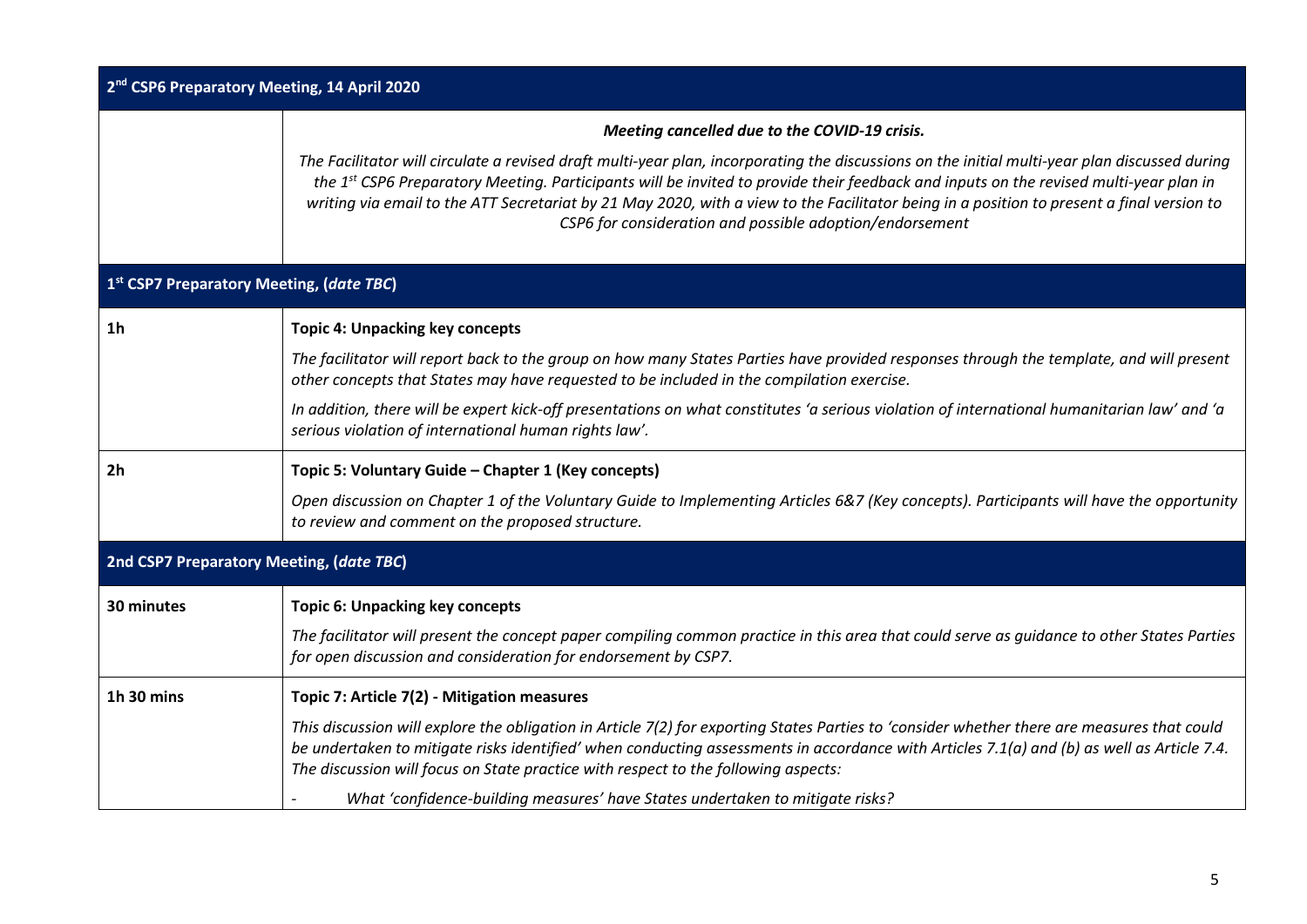|                | What 'jointly developed and agreed programmes' have been developed or adopted by export and importing States to mitigate<br>risks?                                                                                                                                                                                                                             |  |  |
|----------------|----------------------------------------------------------------------------------------------------------------------------------------------------------------------------------------------------------------------------------------------------------------------------------------------------------------------------------------------------------------|--|--|
|                | What are the practicalities of developing and implementing such programmes?<br>0<br>What are the characteristics/elements or prerequisites for successful programmes (i.e. those that have mitigated<br><i>identified risks)?</i><br>- How do States determine when/that an identified risk has been adequately mitigated?                                     |  |  |
| 1 hour         | Topic 8: Voluntary Guide-Chapter 1                                                                                                                                                                                                                                                                                                                             |  |  |
|                | The Facilitator will present the revised draft of Chapter 1 of the Voluntary Guide to Implementing Articles 6&7 (Key concepts), derived from<br>the discussions held during the 2nd CSP6 Preparatory Meeting held on 14 April 2020 and the 1st CSP7 Preparatory Meeting. Participants<br>will have the opportunity to review and comment on the draft chapter. |  |  |
|                | 1st CSP8 Preparatory Meeting, (date TBC)                                                                                                                                                                                                                                                                                                                       |  |  |
| 1 <sub>h</sub> | Topic 9: Voluntary Guide - Chapter 3 (Article 7 (Export and Export Assessment))                                                                                                                                                                                                                                                                                |  |  |
|                | The Facilitator will also present the preliminary draft of Chapter 3 (Article 7 (Export and Export Assessment), derived from national<br>presentations and discussions held during the CSP4 and CSP5 cycles, as well as the 1st CSP7 Preparatory Meeting. Participants will have<br>the opportunity to review and comment on the draft chapter.                |  |  |
| 2 <sub>h</sub> | Topic 10: Relationship between Article 6 and other Articles                                                                                                                                                                                                                                                                                                    |  |  |
|                | This discussion will explore the question: What are the implications of the phrase 'shall not authorize any transfer' in Article 6? Participants<br>will discuss the relationship between Article 6 and other Articles in the Treaty, including:                                                                                                               |  |  |
|                | What is the relationship between Article 6 and Article 7 (Export and Export Assessment), since the term 'transfer' includes<br>'export' under Article 2(2)?                                                                                                                                                                                                    |  |  |
|                | What is the relationship between Article 6 and Article 8 (Import), since the term 'transfer' includes 'import' under Article 2(2)?<br>$\overline{\phantom{a}}$<br>What is the relationship between Article 6 and Article 9 (Transit and Trans-shipment), since the term 'transfer' includes 'transit'<br>and 'trans-shipment' under Article 2(2)?              |  |  |
|                | What is the relationship between Article 6 and Article 10 (Brokering), since the term 'transfer' includes 'brokering' under Article<br>2(2)                                                                                                                                                                                                                    |  |  |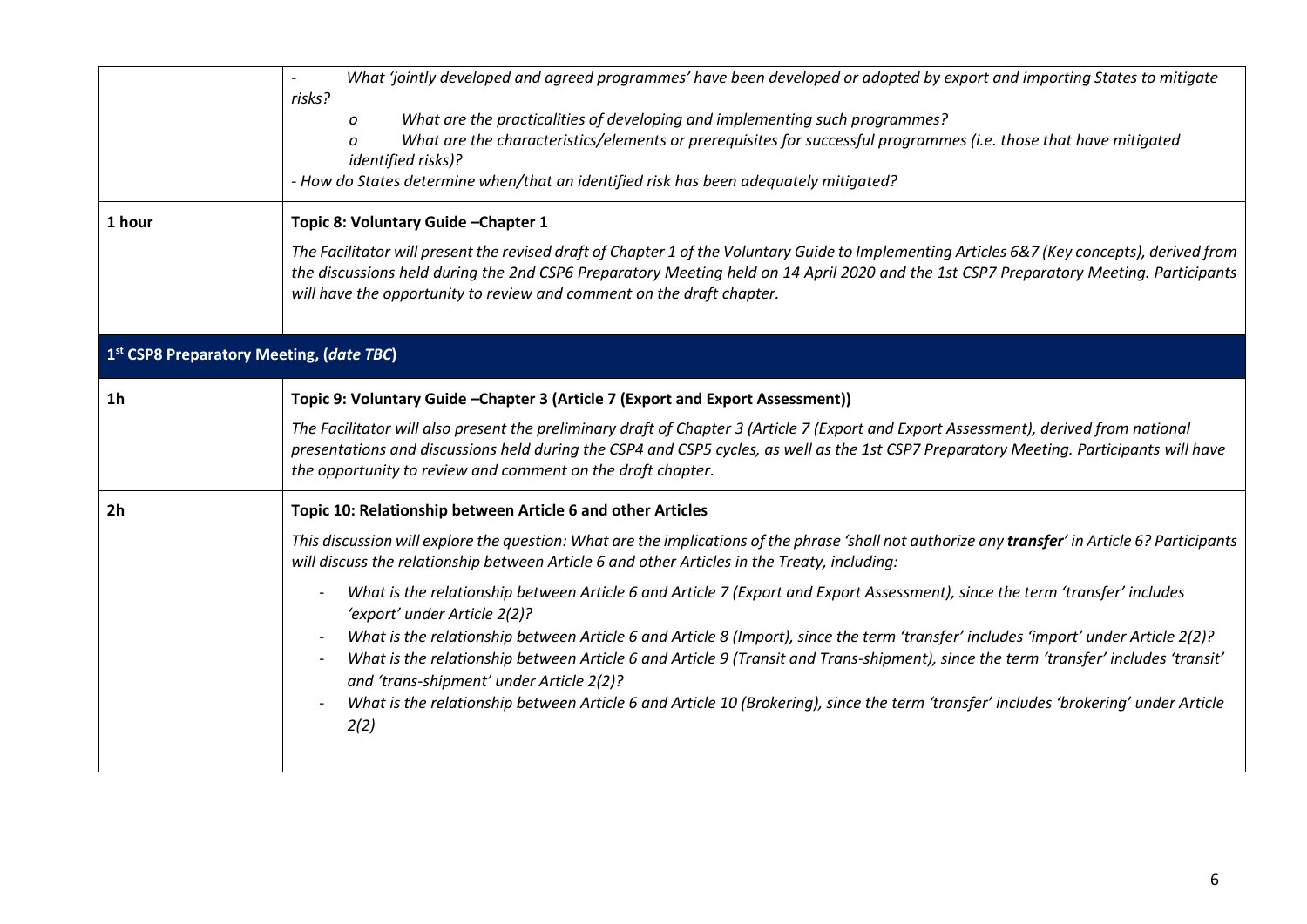| 2 <sup>nd</sup> CSP8 Preparatory Meeting, (date TBC) |                                                                                                                                           |  |  |
|------------------------------------------------------|-------------------------------------------------------------------------------------------------------------------------------------------|--|--|
| 3 hours                                              | <b>Topic 11: Scope of Article 6</b>                                                                                                       |  |  |
|                                                      | This discussion will explore the obligations in Article 6, including the following issues:                                                |  |  |
|                                                      | Article 6: What does 'shall not authorize any transfer' entail in the context of Article 6?                                               |  |  |
|                                                      | Article 6(1): What 'obligations under measures adopted by the United Nations Security Council' are covered under Article 6(1)?            |  |  |
|                                                      | Article 6(2): What 'international obligations under international agreements' are 'relevant' under Article 6(2)?                          |  |  |
|                                                      | Article 6(3)                                                                                                                              |  |  |
|                                                      | What constitutes 'knowledge at the time of authorization' under Article 6(3)?                                                             |  |  |
|                                                      | How is 'genocide' defined under international law?                                                                                        |  |  |
|                                                      | How are 'crimes against humanity' defined under international law?                                                                        |  |  |
|                                                      | What are grave breaches of the Geneva Conventions of 1949?<br>What are 'attacks against civilian objects or civilians protected as such'? |  |  |
|                                                      | What other 'war crimes' may be included?                                                                                                  |  |  |
|                                                      | In addition, there will be expert kick-off presentation on how the term 'knowledge' is interpreted in international law.                  |  |  |
|                                                      | 1st CSP9 Preparatory Meeting, (date TBC)                                                                                                  |  |  |
| 1 hour                                               | <b>Topic 12: Scope of Article 6</b>                                                                                                       |  |  |
|                                                      | This discussion will explore the obligations in Article 6, including the following issues:                                                |  |  |
|                                                      | Article 6: What does 'shall not authorize any transfer' entail in the context of Article 6?                                               |  |  |
|                                                      | Article 6(1): What 'obligations under measures adopted by the United Nations Security Council' are covered under Article 6(1)?            |  |  |
|                                                      | Article 6(2): What 'international obligations under international agreements' are 'relevant' under Article 6(2)?                          |  |  |
|                                                      | Article 6(3)                                                                                                                              |  |  |
|                                                      | What constitutes 'knowledge at the time of authorization' under Article 6(3)?                                                             |  |  |
|                                                      | How is 'genocide' defined under international law?                                                                                        |  |  |
|                                                      | How are 'crimes against humanity' defined under international law?                                                                        |  |  |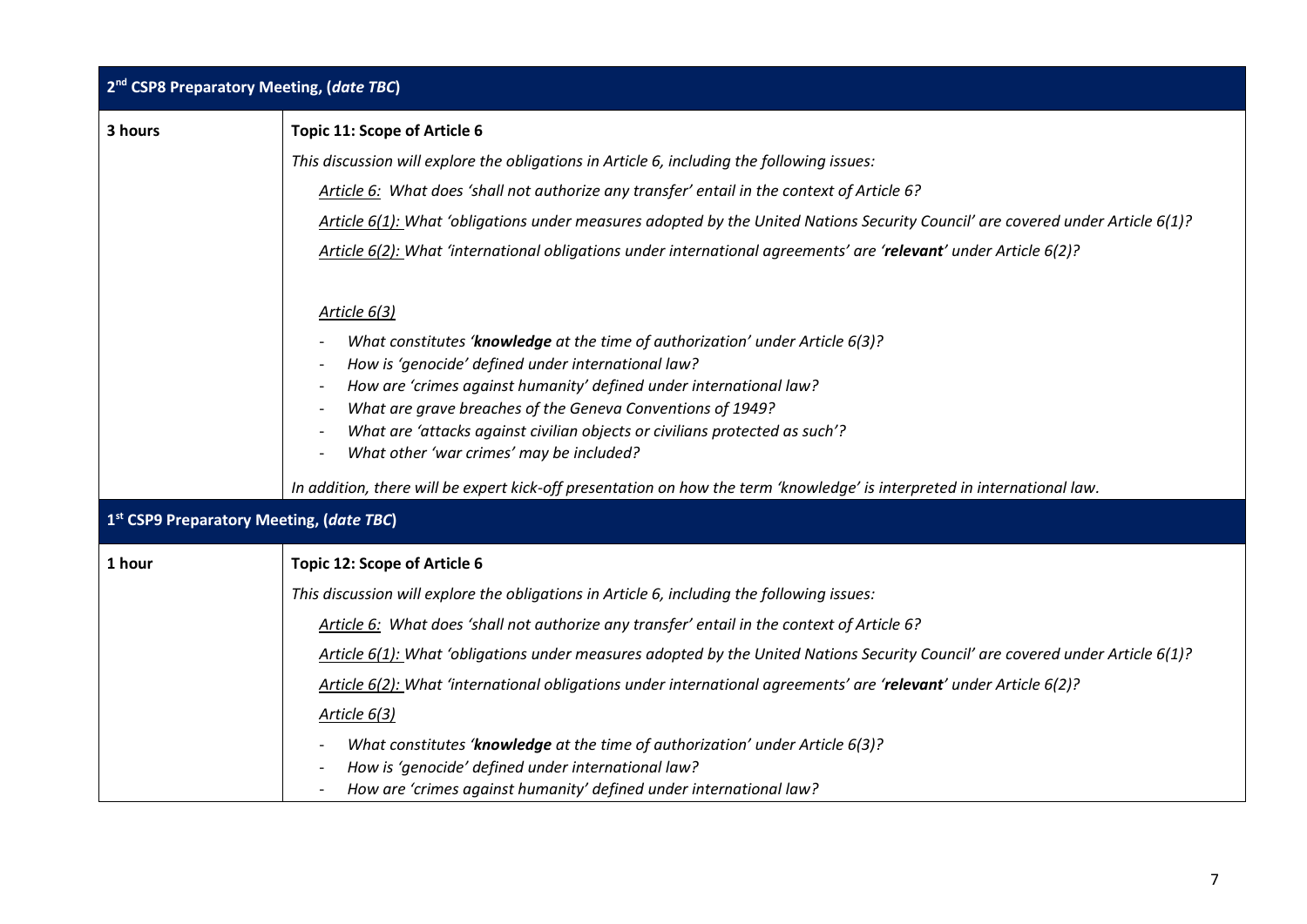|                                                      | What are grave breaches of the Geneva Conventions of 1949?<br>What are 'attacks against civilian objects or civilians protected as such'?<br>What other 'war crimes' may be included?                                                                                                                               |
|------------------------------------------------------|---------------------------------------------------------------------------------------------------------------------------------------------------------------------------------------------------------------------------------------------------------------------------------------------------------------------|
| 1 hour 30 mins                                       | Topic 13: Voluntary Guide – Chapter 2 (Article 6 (Prohibitions))                                                                                                                                                                                                                                                    |
|                                                      | The Facilitator will present the preliminary draft of Chapter 2 of the Voluntary Guide to Implementing Articles 6&7 (Article 6<br>(Prohibitions)), derived from the discussions held during the 1st CSP8 Preparatory Meeting. Participants will have the opportunity to<br>review and comment on the draft chapter. |
| 30 minutes                                           | Topic 14: Voluntary Guide - Conclusion                                                                                                                                                                                                                                                                              |
|                                                      | The Facilitator will present the final draft of the Voluntary Guide to Implementing Articles 6&7 in order to consider the endorsement by<br>CSP8.                                                                                                                                                                   |
| 2 <sup>nd</sup> CSP9 Preparatory Meeting, (date TBC) |                                                                                                                                                                                                                                                                                                                     |
| 3 hours                                              | [The topic(s) for discussion is to be determined according to previous discussions and may include continuation of themes addressed in<br>previous sessions that require more time, or new themes or elements of Articles 6&7 that have arisen during previous sessions, but have<br>not yet been addressed.]       |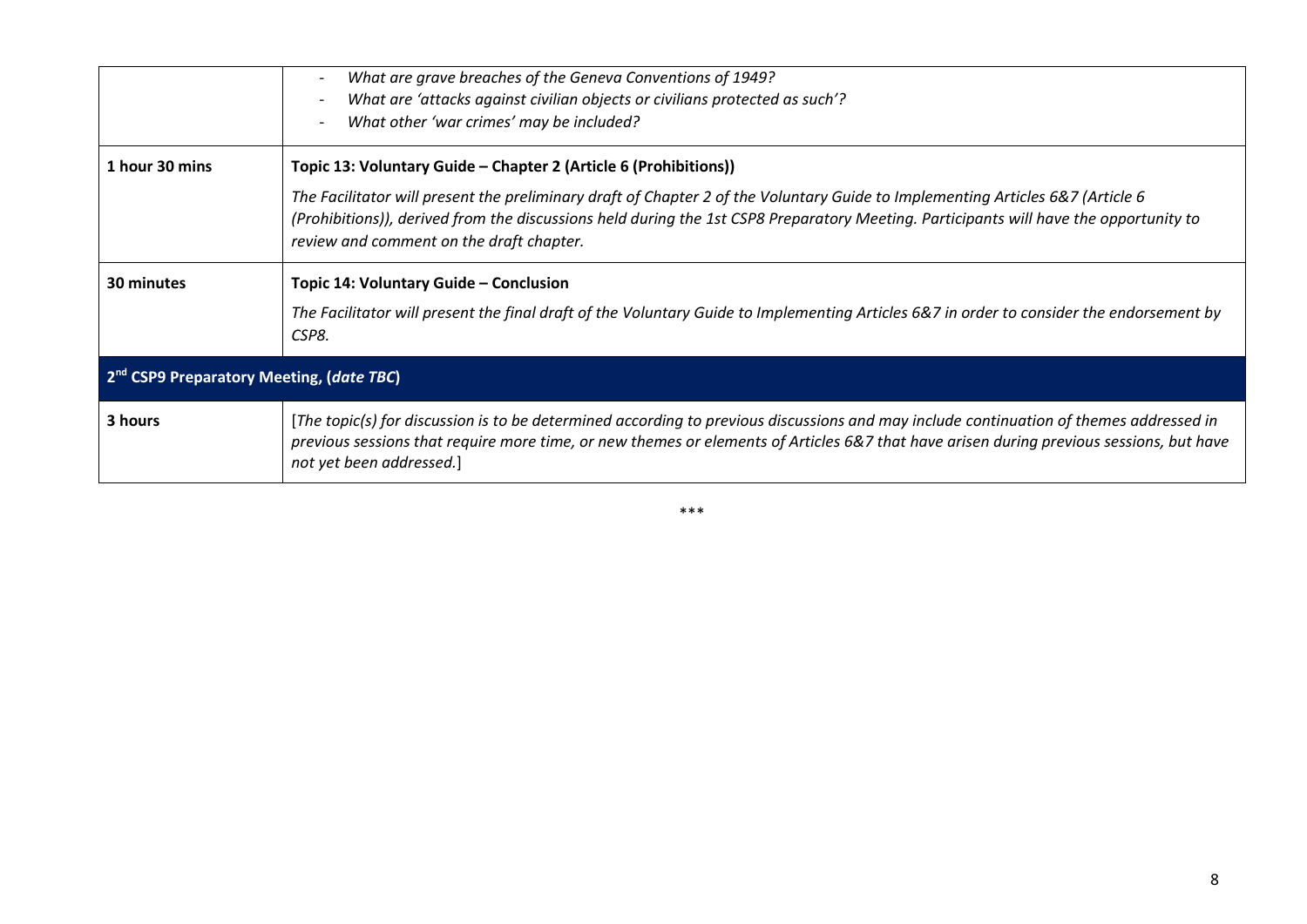#### **ANNEX B**

#### **REVISED DRAFT ELEMENTS OF A VOLUNTARY GUIDE TO IMPLEMENTING ARTICLES 6 & 7 OF THE ARMS TRADE TREATY**

Introduction

- 1. Key concepts
- 2. Article 6 (Prohibitions)
	- a. What does '*shall not authorize any transfer*' entail in the context of Article 6?
	- b. Who is responsible for determining whether a transfer should not be authorized in accordance with Article 6?
	- c. Article 6(1)
		- i. Obligations under measures adopted by the United Nations Security Council
	- d. Article 6(2)
		- i. Relevant international obligations under international agreements
	- e. Article 6(3)
		- i. What constitutes 'knowledge' at the time of authorization?
		- ii. How is 'genocide' defined under international law?
		- iii. How are 'crimes against humanity' defined under international law?
		- iv. What are grave breaches of the Geneva Conventions of 1949?
		- v. What are 'attacks against civilian objects or civilians protected as such'?
		- vi. What other 'war crimes' may be included?
- 3. Article 7 (Export and Export Assessment)
	- a. What is the obligation in Article 7?
	- b. Conducting risk assessments under Article 7
		- i. When must a State Party conduct a risk assessment?
		- ii. Who conducts risk assessments?
		- iii. What criteria must be applied?
			- 1. Peace and security
			- 2. Serious violations of international humanitarian law
			- 3. Serious violations of international human rights law
			- 4. Offences under international conventions or protocols relating to terrorism
			- 5. Offences under international conventions or protocols relating to transnational organised crime
			- 6. Serious acts of gender-based violence or serious acts of violence against women and children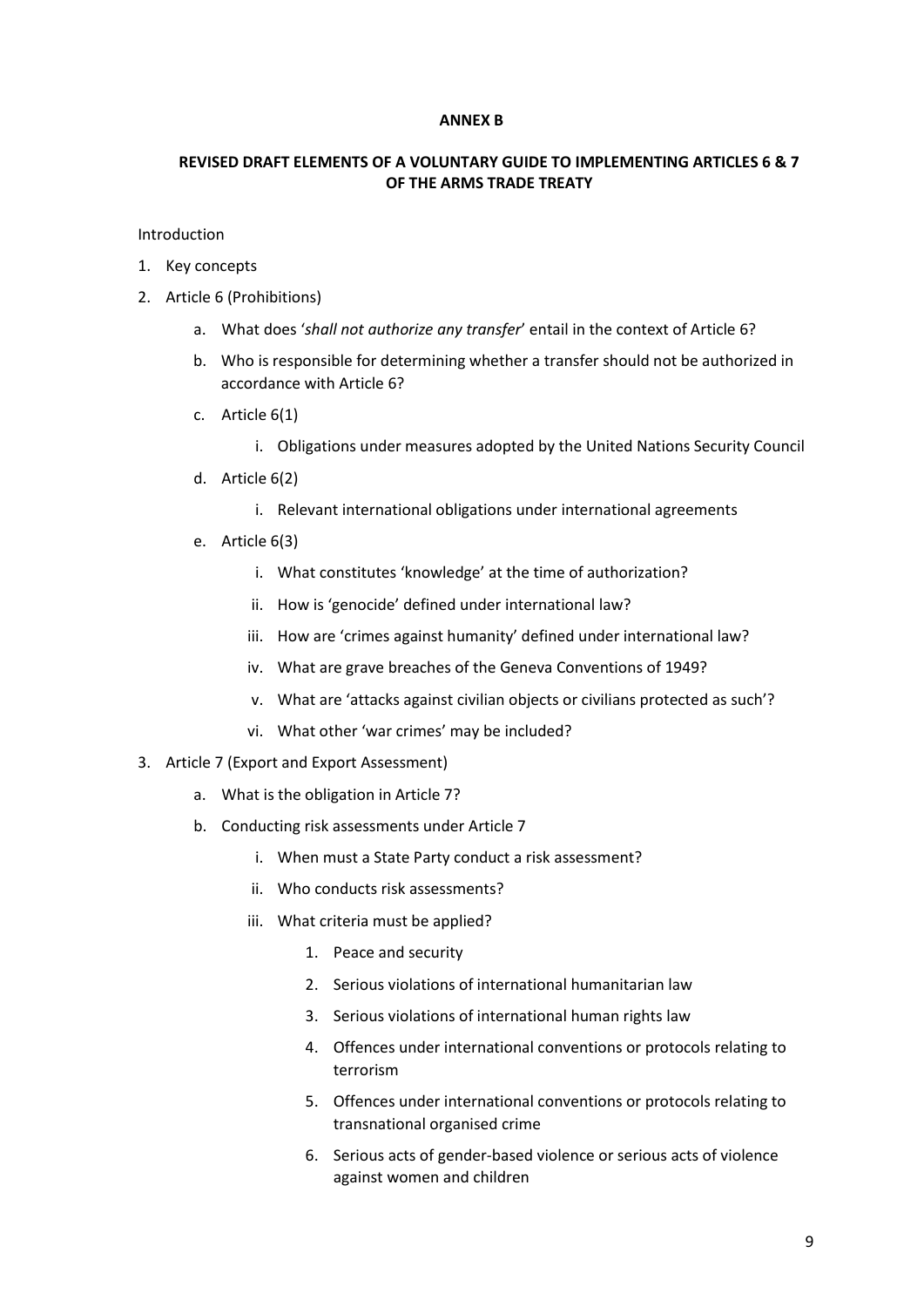- c. Mitigation measures
- d. Overriding risk
	- i. How do States Parties approach the interpretation of the term 'overriding risk'? [*this section will summarize the findings of the inputs to the methodology template*]
	- ii. What is the threshold for determining whether there is an 'overriding risk' of any of the negative consequences in Article 7(1)?
- e. Information sharing
	- i. [How can importing and transit and trans-shipment States Parties request information regarding an export authorization?]
	- ii. What are the options for sharing information regarding export authorizations in the context of Article 7(6)?
- f. Reassessing export authorizations
- g. [*Other*]
- Conclusion

Annex. List of possible reference documents to be considered by States Parties in conducting a risk assessment under Article 7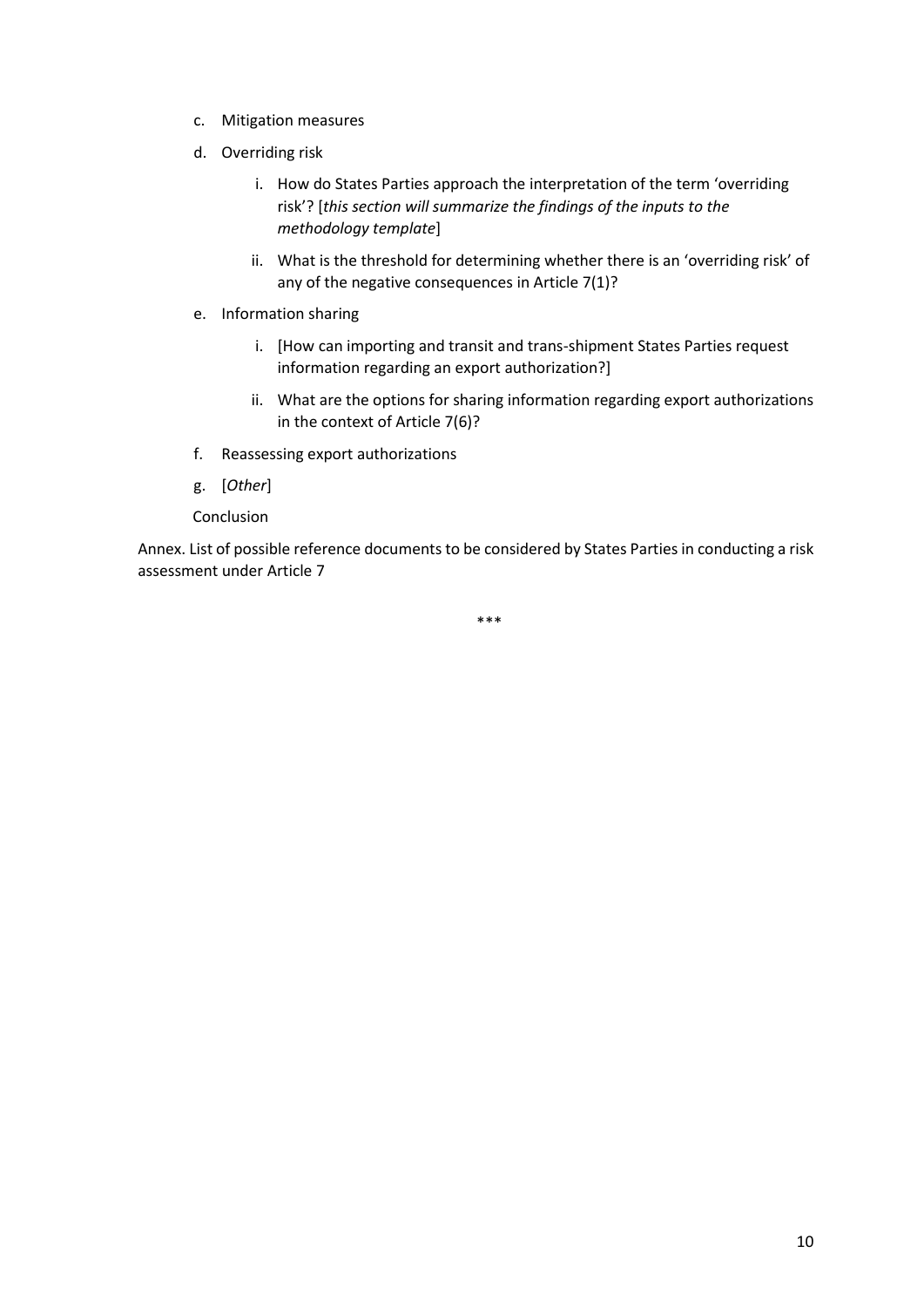### **ANNEX C**

# **DRAFT MULTI-YEAR WORK PLAN FOR THE WGETI SUB-WORKING GROUP ON ARTICLE 9 (TRANSIT OR TRANS-SHIPMENT)**

| 21 April - 21 May 2020 (CSP6 intersessional period)  |                                                                                                                                                                                                                                                                                                                                                                              |  |
|------------------------------------------------------|------------------------------------------------------------------------------------------------------------------------------------------------------------------------------------------------------------------------------------------------------------------------------------------------------------------------------------------------------------------------------|--|
| <b>Online consultations</b>                          | Draft Multi-year Work Plan                                                                                                                                                                                                                                                                                                                                                   |  |
|                                                      | The Facilitator, with the support of the ATT Secretariat, will circulate a draft multi-year work plan for the Sub-working group on Article 9<br>(Transit or trans-shipment) to ATT stakeholders on 21 April. ATT stakeholders will be invited to review the draft multi-year plan and<br>provide written comments to the Facilitator via the ATT Secretariat by 21 May 2020. |  |
|                                                      | In reviewing the draft proposed multi-year plan, participants are invited to consider, amongst others, the following questions:<br>Has sufficient time has been allocated to each topic?<br>а.<br>Have any key concepts that should be 'unpacked' been omitted?<br>b.<br>Has any consideration been omitted?<br>c.                                                           |  |
|                                                      | The Facilitator will submit a revised draft multi-year plan, incorporating the feedback on the initial multi-year plan circulated for<br>consultation during the intersessional period leading up to CSP6, to CSP6 for consideration and possible adoption/endorsement.                                                                                                      |  |
| 1 <sup>st</sup> CSP7 Preparatory Meeting, (date TBC) |                                                                                                                                                                                                                                                                                                                                                                              |  |
| 10.00-13.00                                          | Topic 1: Measures to regulate the transit and trans-shipment of arms by land                                                                                                                                                                                                                                                                                                 |  |
|                                                      | This discussion will explore options and common practice for regulating the transit and trans-shipment of arms by land. The discussion<br>will explore the following aspects:                                                                                                                                                                                                |  |
|                                                      | How do States regulate the transit and trans-shipment of arms by road in practice?<br>How do States regulate the transit and trans-shipment of arms by rail in practice?<br>What form do regulatory measures take at the national level?<br>$\bullet$<br>Which Government departments and agencies are involved in implementing the regulatory measures?                     |  |
|                                                      | What are the international and regional instruments governing transit and transportation of goods by road?<br>What do these instruments say about the transit and trans-shipment of arms by road?<br>What are the international and regional instruments governing transit and transportation of goods by rail?                                                              |  |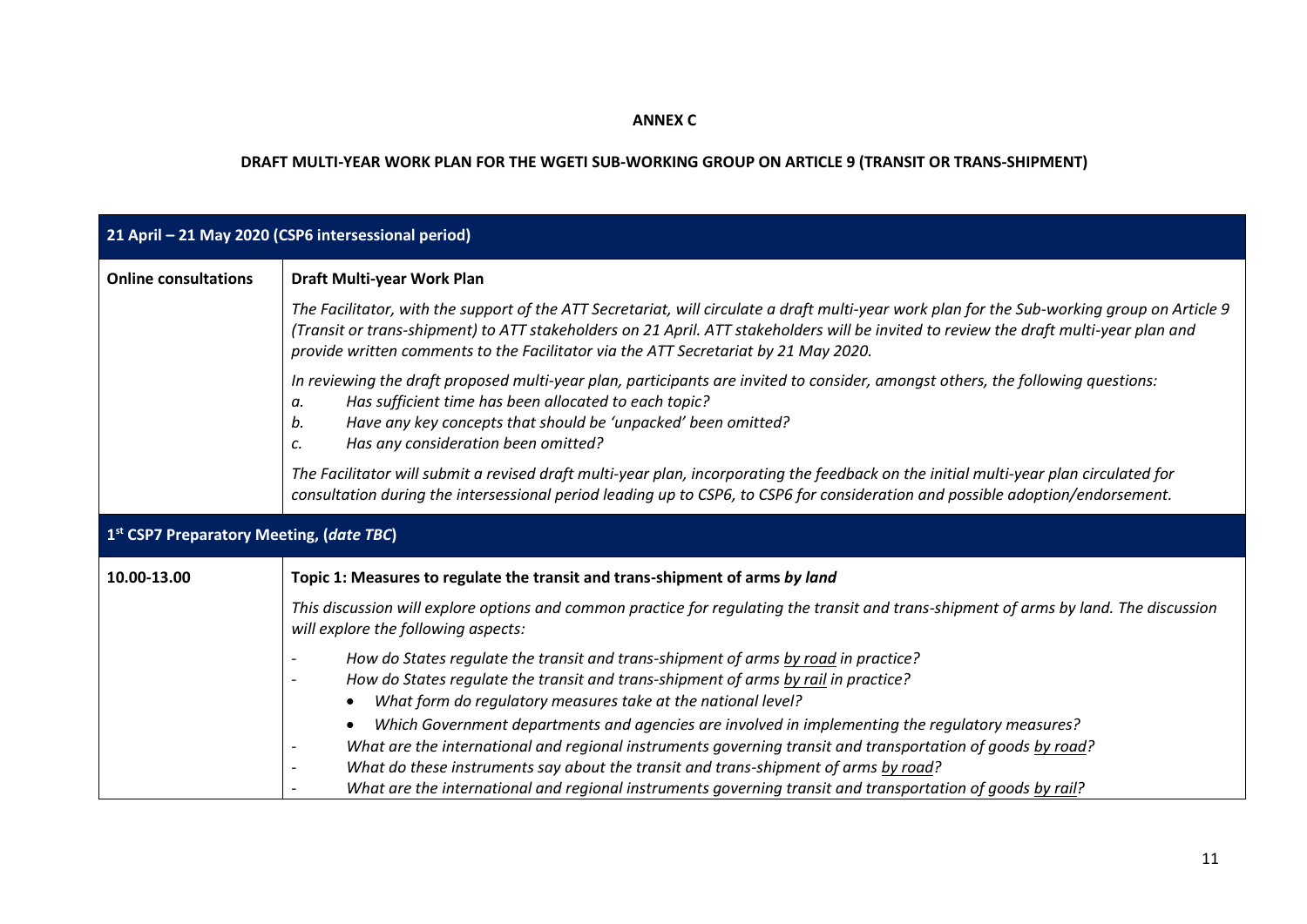|                                          | What do these instruments say about the transit and trans-shipment of arms by rail?<br>What are the implications of free trade/free movement of goods zones for the transit and trans-shipment of arms?      |
|------------------------------------------|--------------------------------------------------------------------------------------------------------------------------------------------------------------------------------------------------------------|
|                                          | In addition, there will be expert kick-off presentations on international regulations governing the transit and trans-shipment of goods,<br>including arms, by road and by rail.                             |
| 2nd CSP7 Preparatory Meeting, (date TBC) |                                                                                                                                                                                                              |
| 1 hour                                   | Topic 2: Measures to regulate the transit and trans-shipment of arms by air                                                                                                                                  |
|                                          | This discussion will explore options and common practice for regulating the transit and trans-shipment of arms by air. The discussion will<br>explore the following aspects:                                 |
|                                          | How do States regulate the transit and trans-shipment of arms by air in practice?<br>What form do regulatory measures take at the national level?                                                            |
|                                          | Which Government departments and agencies are involved in implementing the regulatory measures?                                                                                                              |
|                                          | What are the international and regional instruments governing transit and transportation of goods by air?<br>What do these instruments say about the transit and trans-shipment of arms by air?              |
|                                          | In addition, there will be expert kick-off presentations on international regulations governing the transit and trans-shipment of goods,<br>including arms, by air.                                          |
| 2 hours                                  | Topic 3: Measures to regulate the transit and trans-shipment of arms by sea                                                                                                                                  |
|                                          | This discussion will explore options and common practice for regulating the transit and trans-shipment of arms by sea. The discussion<br>will explore the following aspects:                                 |
|                                          | How do States regulate the transit and trans-shipment of arms by sea in practice?                                                                                                                            |
|                                          | What form do regulatory measures take at the national level?<br>$\bullet$                                                                                                                                    |
|                                          | Which Government departments and agencies are involved in implementing the regulatory measures?<br>What are the international and regional instruments governing transit and transportation of goods by sea? |
|                                          | What do these instruments say about the transit and trans-shipment of arms by sea?                                                                                                                           |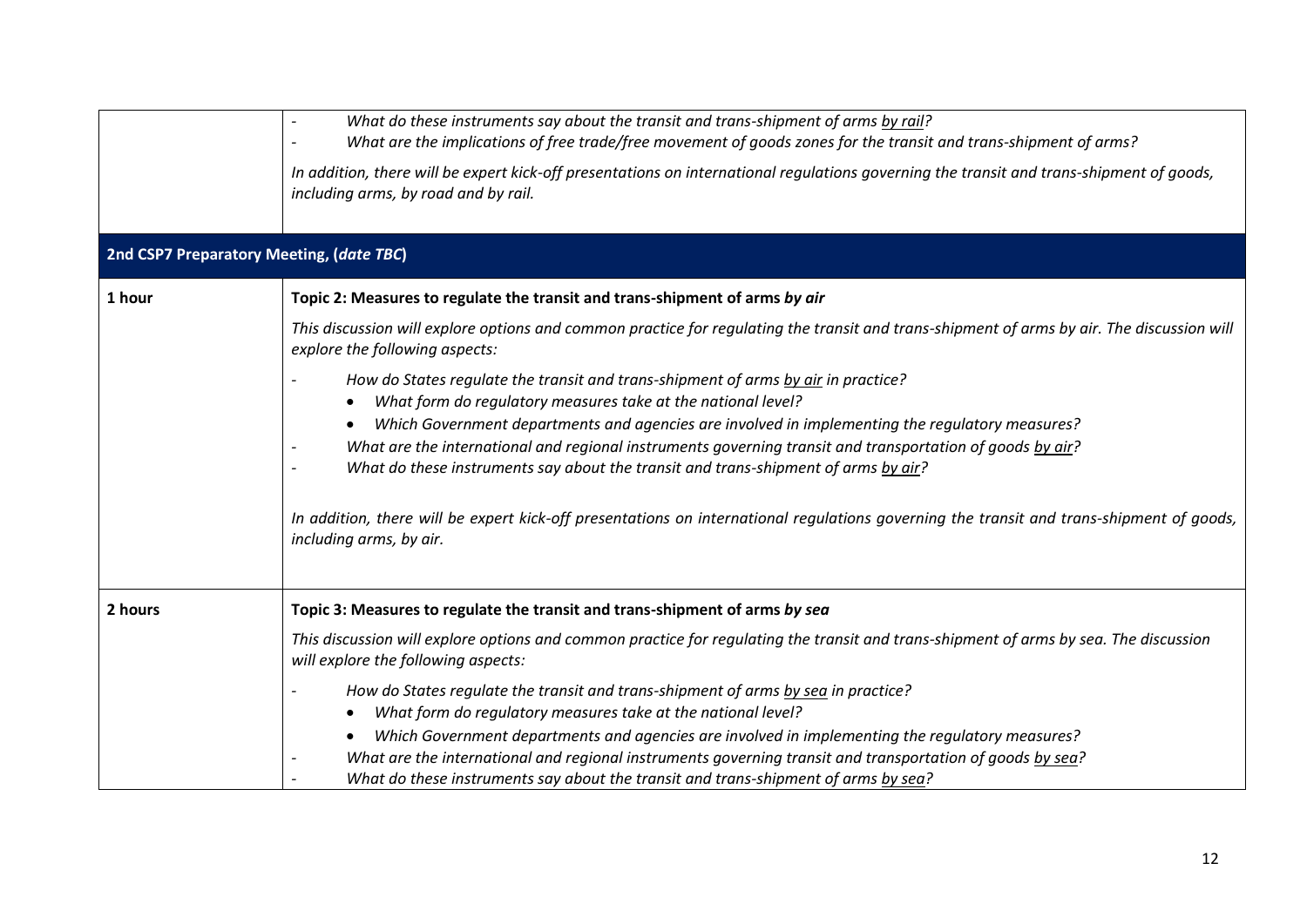|                                                 | In addition, there will be expert kick-off presentations on international [and regional] regulations governing the transit and trans-<br>shipment of goods, including arms, by sea.                                                                                                 |
|-------------------------------------------------|-------------------------------------------------------------------------------------------------------------------------------------------------------------------------------------------------------------------------------------------------------------------------------------|
| <b>1st CSP8 Preparatory Meeting, (date TBC)</b> |                                                                                                                                                                                                                                                                                     |
| 1 hour                                          | Topic 4: Unpacking the phrase 'under its jurisdiction'                                                                                                                                                                                                                              |
|                                                 | This discussion will explore the term 'under its jurisdiction' in Article 9 of the Treaty. The discussion will explore the following aspects:                                                                                                                                       |
|                                                 | How can the term "under its jurisdiction" be best described or defined?                                                                                                                                                                                                             |
|                                                 | What are the general obligations and the role of flag States?<br>What are the options by States for regulating transit or trans-shipment "through its territory in accordance with relevant                                                                                         |
|                                                 | international law"?                                                                                                                                                                                                                                                                 |
|                                                 | In addition, there will be expert kick-off presentations on the international obligations of flag states.                                                                                                                                                                           |
| 2 hours                                         | Topic 5: Relationship between Article 9 and other Articles                                                                                                                                                                                                                          |
|                                                 | This discussion will explore other areas of the Treaty where transit and trans-shipment States may have obligations or responsibilities,<br>including:                                                                                                                              |
|                                                 | What is the relationship between Article 6 (Prohibitions) and Article 9 (Transit and Trans-shipment), since the term 'transfer'<br>includes 'transit' and 'trans-shipment' under Article 2(2)?                                                                                      |
|                                                 | What is the relationship between Article 7(6) (Export and Export Assessment) and Article 9, since Article 7(6) contemplates that<br>transit or trans-shipment States Parties may request information pertaining to export authorizations?                                           |
|                                                 | What is the relationship between Article 11(1) (Diversion) and Article 9, since Article 11(1) obliges each State Party 'involved in<br>$\overline{\phantom{m}}$                                                                                                                     |
|                                                 | the transfer' of conventional arms to take measures to prevent their diversion and 'transfer' is described or defined under Article<br>2(2) to include transit and trans-shipment?                                                                                                  |
|                                                 | What is the relationship between Article 11(3) (Diversion) and Article 9, since Article 11(3) obliges transit and trans-shipment                                                                                                                                                    |
|                                                 | States Parties to cooperate and exchange information, pursuant to their national laws, to mitigate the risk of diversion?                                                                                                                                                           |
|                                                 | What is the relationship between Article 12(2) (Record keeping) and Article 9, since Article 12(2) encourages States Parties to<br>$\overline{\phantom{m}}$<br>maintain records of conventional arms that are authorized to transit or trans-ship territory under its jurisdiction? |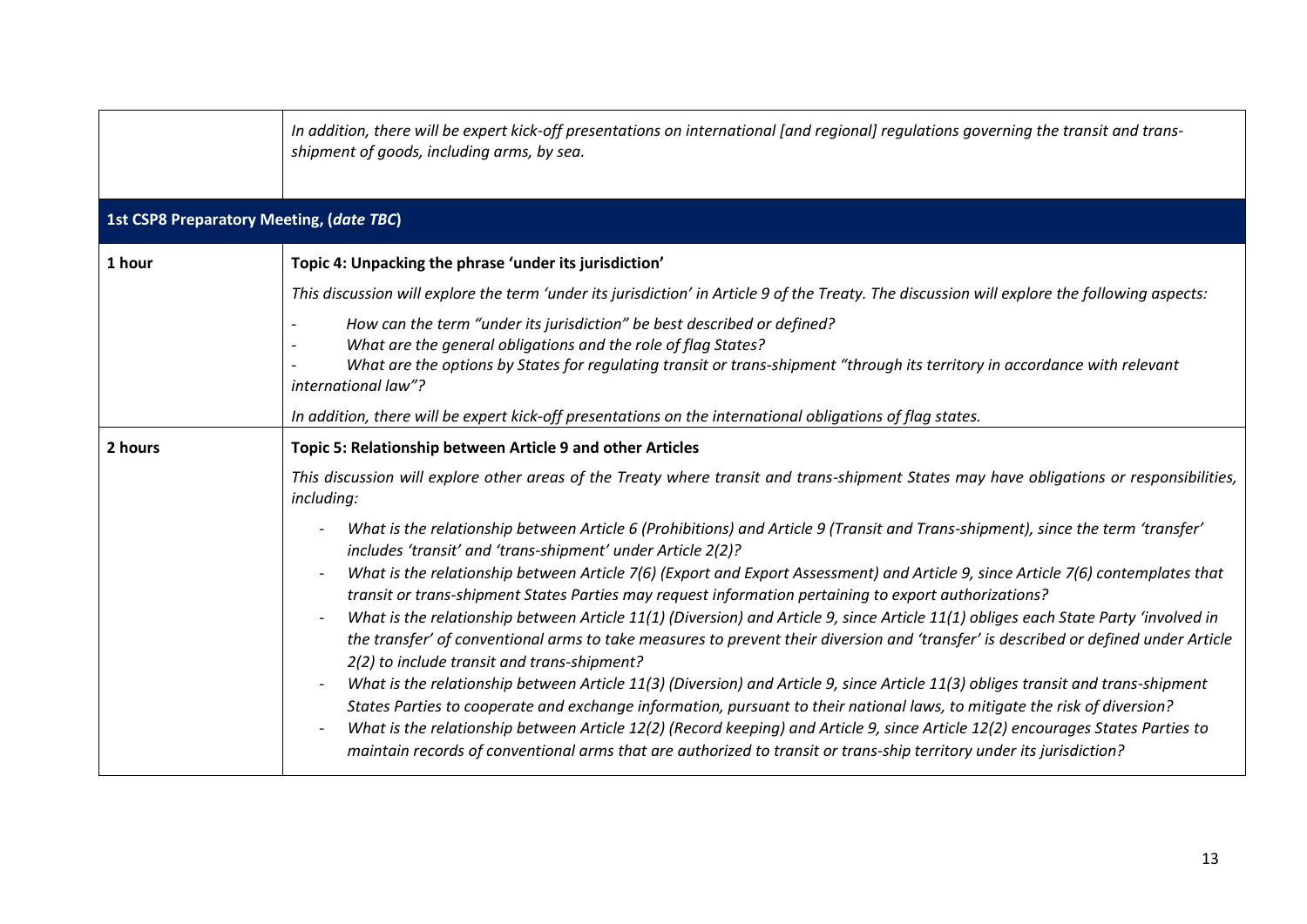| 2 <sup>nd</sup> CSP8 Preparatory Meeting, (date TBC) |                                                                                                                                                                                                                                                                                                            |  |
|------------------------------------------------------|------------------------------------------------------------------------------------------------------------------------------------------------------------------------------------------------------------------------------------------------------------------------------------------------------------|--|
|                                                      | [The topic(s) for discussion is to be determined according to previous discussions and may include continuation of themes addressed in<br>previous sessions that require more time, or new themes or elements of Article 9 that have arisen during previous sessions, but have not<br>yet been addressed.] |  |
|                                                      |                                                                                                                                                                                                                                                                                                            |  |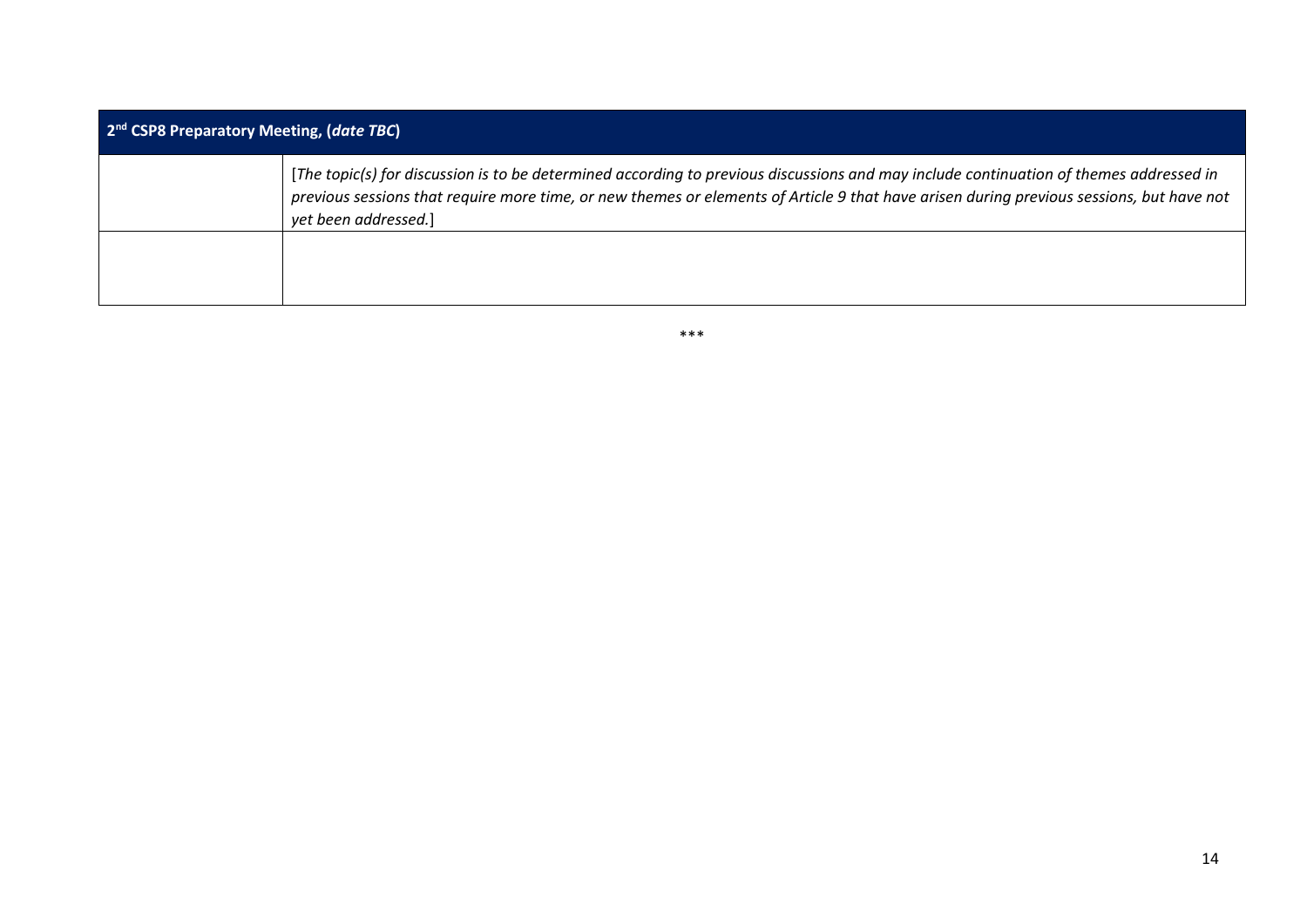#### **ANNEX D**

#### **REVISED MULTI-YEAR WORK PLAN FOR THE WGETI SUB-WORKING GROUP ON ARTICLE 11 (DIVERSION)**

| 1st CSP5 Preparatory Meeting, 30 January 2019 |                                                                                                                                                                                                                                                                                                                                                                                                                                                                                                                                                                                                                                                                                                                                                                                                                                                                                                                                                                                                                                                                                                                                                                                         |  |
|-----------------------------------------------|-----------------------------------------------------------------------------------------------------------------------------------------------------------------------------------------------------------------------------------------------------------------------------------------------------------------------------------------------------------------------------------------------------------------------------------------------------------------------------------------------------------------------------------------------------------------------------------------------------------------------------------------------------------------------------------------------------------------------------------------------------------------------------------------------------------------------------------------------------------------------------------------------------------------------------------------------------------------------------------------------------------------------------------------------------------------------------------------------------------------------------------------------------------------------------------------|--|
| 10.00-11.00                                   | Draft Multi-year Work Plan                                                                                                                                                                                                                                                                                                                                                                                                                                                                                                                                                                                                                                                                                                                                                                                                                                                                                                                                                                                                                                                                                                                                                              |  |
|                                               | facilitator<br>Introduction by                                                                                                                                                                                                                                                                                                                                                                                                                                                                                                                                                                                                                                                                                                                                                                                                                                                                                                                                                                                                                                                                                                                                                          |  |
|                                               | Open discussion                                                                                                                                                                                                                                                                                                                                                                                                                                                                                                                                                                                                                                                                                                                                                                                                                                                                                                                                                                                                                                                                                                                                                                         |  |
|                                               | In reviewing the draft proposed multi-year plan, participants are invited to consider, amongst others, the following questions:                                                                                                                                                                                                                                                                                                                                                                                                                                                                                                                                                                                                                                                                                                                                                                                                                                                                                                                                                                                                                                                         |  |
|                                               | Has sufficient time has been allocated to each topic?<br>а.                                                                                                                                                                                                                                                                                                                                                                                                                                                                                                                                                                                                                                                                                                                                                                                                                                                                                                                                                                                                                                                                                                                             |  |
|                                               | Have any topics been omitted that should be included?<br>b.                                                                                                                                                                                                                                                                                                                                                                                                                                                                                                                                                                                                                                                                                                                                                                                                                                                                                                                                                                                                                                                                                                                             |  |
|                                               | Has any consideration been omitted?<br>с.                                                                                                                                                                                                                                                                                                                                                                                                                                                                                                                                                                                                                                                                                                                                                                                                                                                                                                                                                                                                                                                                                                                                               |  |
|                                               |                                                                                                                                                                                                                                                                                                                                                                                                                                                                                                                                                                                                                                                                                                                                                                                                                                                                                                                                                                                                                                                                                                                                                                                         |  |
| 11.00-13.00                                   | Import documentation <sup>8</sup><br>1.                                                                                                                                                                                                                                                                                                                                                                                                                                                                                                                                                                                                                                                                                                                                                                                                                                                                                                                                                                                                                                                                                                                                                 |  |
|                                               | This discussion will explore the types of written documentation submitted as part of an application for an export licence from the exporting<br>State (such as contracts or agreements, international import certificates, transit approvals, end-use/r certificates (EUCs), and various<br>other assurances). It will consider:<br>What types of written documents exist?<br>How are such documents prepared? Which ministries and agencies are involved?<br>What is the role and/or responsibilities of the importing State regarding such documents?<br>What is the role and/or responsibilities of the transit/transhipment State(s)?<br>What is the role and/or responsibilities of the brokering State(s)?<br>What is the role of the exporting State (i.e. verification and authentication as part of diversion risk assessment)?<br>In practice, what are the common elements of such documents? What assurances are provided? What is the minimum that should<br>be required?<br>It will also examine the role of information exchange in verifying and authenticating import documentation and identify the types of<br>information exchange that are relevant and necessary. |  |
|                                               |                                                                                                                                                                                                                                                                                                                                                                                                                                                                                                                                                                                                                                                                                                                                                                                                                                                                                                                                                                                                                                                                                                                                                                                         |  |

<sup>9</sup>Paragraphs 3, 6 and 7 of the Sub-working group paper : *[Possible measures to prevent and address diversion](https://www.thearmstradetreaty.org/hyper-images/file/Article%2011%20-%20Possible%20measures%20to%20prevent%20and%20address%20diversion/Article%2011%20-%20Possible%20measures%20to%20prevent%20and%20address%20diversion.pdf)* (available in other language[s here\)](https://www.thearmstradetreaty.org/tools-and-guidelines.html)*.*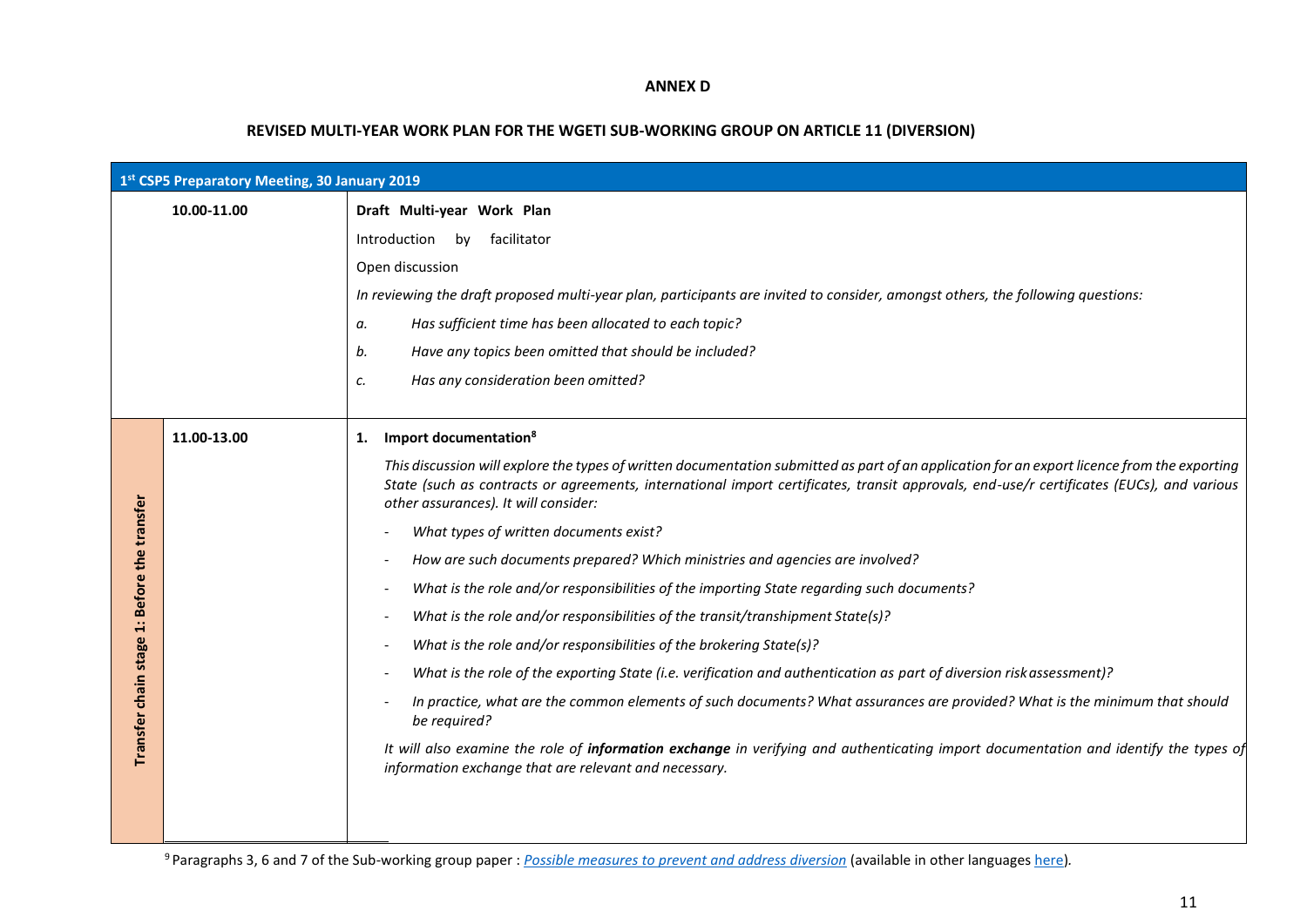| 2 <sup>nd</sup> CSP5 Preparatory Meeting, 03 April 2019 |         |                                                                                                                                                                                                                                                                                                                                                                                                                                                                                                       |
|---------------------------------------------------------|---------|-------------------------------------------------------------------------------------------------------------------------------------------------------------------------------------------------------------------------------------------------------------------------------------------------------------------------------------------------------------------------------------------------------------------------------------------------------------------------------------------------------|
|                                                         | 3 hours | 2. Import documentation <sup>9</sup> (continued)                                                                                                                                                                                                                                                                                                                                                                                                                                                      |
|                                                         |         | This discussion will continue to explore the types of written documentation submitted as part of an application for an export licence from<br>the exporting State (such as contracts or agreements, international import certificates, transit approvals, end-use/r certificates (EUCs),<br>and various other assurances). The Facilitator will circulate a background paper in advance of the 2 <sup>nd</sup> series of CSP5 meetings to facilitate<br>discussion, including the following elements: |
|                                                         |         | What types of written documents exist?                                                                                                                                                                                                                                                                                                                                                                                                                                                                |
|                                                         |         | How are such documents prepared? Which ministries and agencies are involved?                                                                                                                                                                                                                                                                                                                                                                                                                          |
|                                                         |         | What is the role and/or responsibilities of the importing State regarding such documents?                                                                                                                                                                                                                                                                                                                                                                                                             |
|                                                         |         | What is the role and/or responsibilities of the transit/transhipment State(s)?                                                                                                                                                                                                                                                                                                                                                                                                                        |
|                                                         |         | What is the role and/or responsibilities of the brokering State(s)?                                                                                                                                                                                                                                                                                                                                                                                                                                   |
|                                                         |         | What is the role of the exporting State (i.e. verification and authentication as part of diversion risk assessment)?                                                                                                                                                                                                                                                                                                                                                                                  |
| Transfer chain stage 1: Before the transfer             |         | In practice, what are the common elements of such documents? What assurances are provided? What is the minimum that should<br>be required?                                                                                                                                                                                                                                                                                                                                                            |
|                                                         |         | What sanctions do exporting States impose for non-compliance with end-use/r assurances and undertakings?                                                                                                                                                                                                                                                                                                                                                                                              |
|                                                         |         | It will also examine the role of information exchange in verifying and authenticating import documentation and identify the types of<br>information exchange that are relevant and necessary.                                                                                                                                                                                                                                                                                                         |
|                                                         |         | How do exporting States verify and authenticate import documents as a part of a broader risk assessment framework?                                                                                                                                                                                                                                                                                                                                                                                    |
|                                                         |         | What mechanisms are used?                                                                                                                                                                                                                                                                                                                                                                                                                                                                             |
|                                                         |         | Which agencies are involved?                                                                                                                                                                                                                                                                                                                                                                                                                                                                          |
|                                                         |         | How long does it take?                                                                                                                                                                                                                                                                                                                                                                                                                                                                                |
|                                                         |         | What steps are taken if the documentation is found to be fraudulent?                                                                                                                                                                                                                                                                                                                                                                                                                                  |
|                                                         | 1 hour  | The role of the private sector in import documentation<br>З.                                                                                                                                                                                                                                                                                                                                                                                                                                          |
|                                                         |         | This discussion will explore the role of the private sector, including arms manufacturers/industry and civil society, in mitigating diversion<br>risk before the physical transfer takes place. It will also examine the role of internal export control compliance programmes.                                                                                                                                                                                                                       |
|                                                         |         | What is the role of industry in helping State agencies verify and authenticate import documentation?                                                                                                                                                                                                                                                                                                                                                                                                  |
|                                                         |         | What could be done to encourage industry to develop internal control compliance programmes?                                                                                                                                                                                                                                                                                                                                                                                                           |

<sup>9</sup>Paragraphs 3, 6 and 7 of the Sub-working group paper : *[Possible measures to prevent and address diversion](https://www.thearmstradetreaty.org/hyper-images/file/Article%2011%20-%20Possible%20measures%20to%20prevent%20and%20address%20diversion/Article%2011%20-%20Possible%20measures%20to%20prevent%20and%20address%20diversion.pdf)* (available in other language[s here\)](https://www.thearmstradetreaty.org/tools-and-guidelines.html)*.*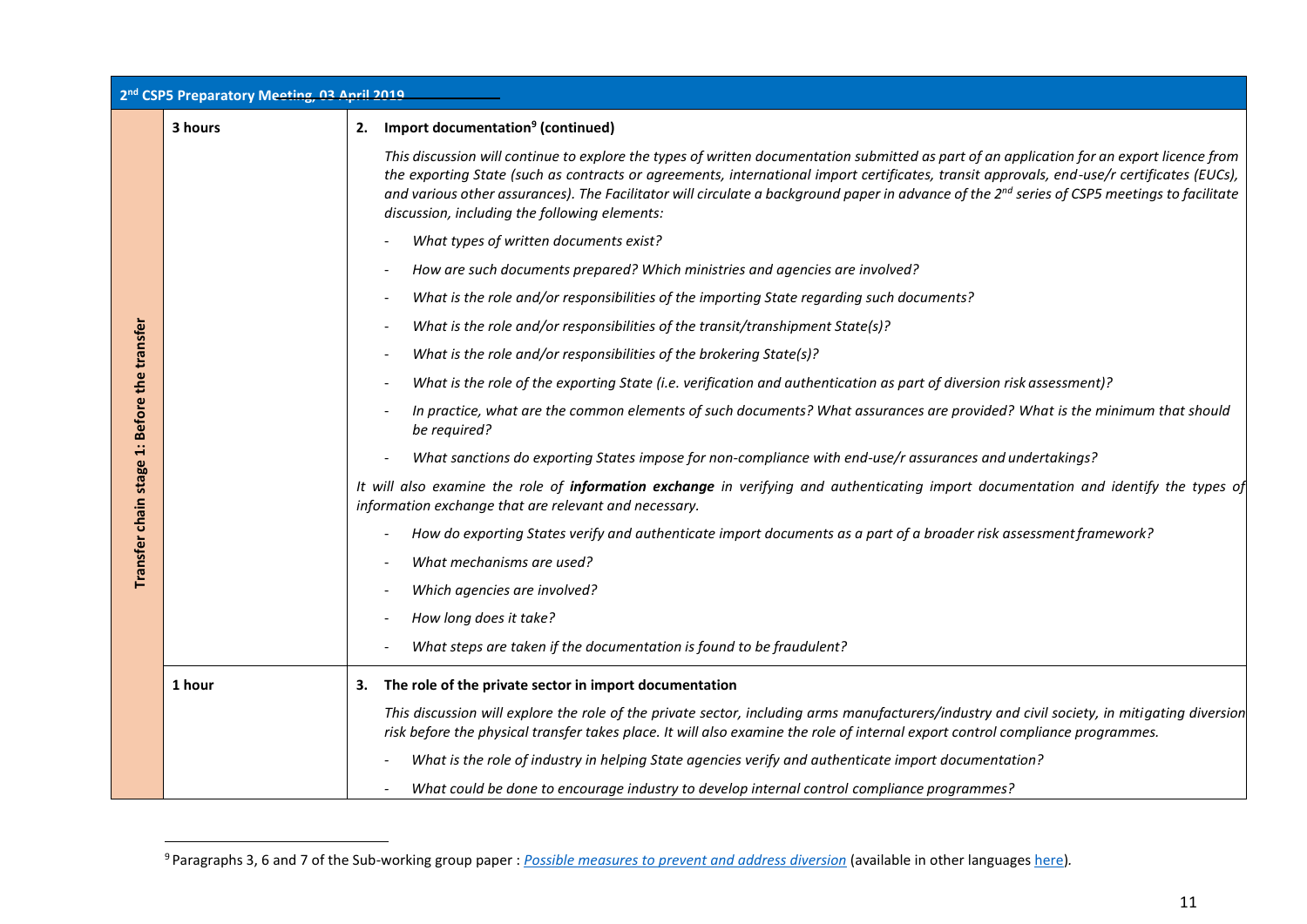| 1st CSP6 Preparatory Meeting, 05 February 2020 |         |                                                                                                                                                                                                                                                                                                                                                                                                                                                                                                                         |  |  |  |
|------------------------------------------------|---------|-------------------------------------------------------------------------------------------------------------------------------------------------------------------------------------------------------------------------------------------------------------------------------------------------------------------------------------------------------------------------------------------------------------------------------------------------------------------------------------------------------------------------|--|--|--|
|                                                | 3 hours | 1. Assessing the risk of diversion <sup>10</sup>                                                                                                                                                                                                                                                                                                                                                                                                                                                                        |  |  |  |
|                                                |         | This discussion will explore the practicalities (including resource requirements and challenges) associated with assessing the risk of<br>diversion of an export and the possible establishment of mitigation measures. The Facilitator will circulate a background paper in advance<br>of the 1st series of CSP6 meetings to facilitate discussion, including the following elements:<br>a. How to undertake consistent and objective transfer risk assessments that take into account the risk of diversion (Articles |  |  |  |
|                                                |         | $7(1)$ and $11(2)$ );                                                                                                                                                                                                                                                                                                                                                                                                                                                                                                   |  |  |  |
|                                                |         | How to identify certain diversion risk indicators;<br>b.                                                                                                                                                                                                                                                                                                                                                                                                                                                                |  |  |  |
| 1: Before the transfer<br>Transfer chain stage |         | How to establish the legitimacy and credibility of all parties involved in the transfer, such as the exporter, brokers, shipping<br>C.<br>agents, freight forwarders/intermediate consignees and stated end-use/r (Article 11(2));                                                                                                                                                                                                                                                                                      |  |  |  |
|                                                |         | How to examine the risks arising from the proposed shipment arrangements;<br>d.                                                                                                                                                                                                                                                                                                                                                                                                                                         |  |  |  |
|                                                |         | How to assess the reliability of controls in the importing country and the transit country (if applicable); and<br>e.                                                                                                                                                                                                                                                                                                                                                                                                   |  |  |  |
|                                                |         | How to examine the risk that a conventional arms transfer would increase the risks of diversion of the existing holdings of<br>the end-user.                                                                                                                                                                                                                                                                                                                                                                            |  |  |  |
|                                                |         | What are the options for mitigating detected risk(s)?<br>q.                                                                                                                                                                                                                                                                                                                                                                                                                                                             |  |  |  |
|                                                |         | It will also examine the role of information and information exchange in conducting a risk assessment and identify the types of<br>information and mechanisms of information exchange that are relevant and necessary.                                                                                                                                                                                                                                                                                                  |  |  |  |
|                                                | 1 hour  | 5. The role of the private sector in mitigating diversion risk                                                                                                                                                                                                                                                                                                                                                                                                                                                          |  |  |  |
|                                                |         | This discussion will explore the role of the private sector, including arms manufacturers/industry and civil society, in mitigating diversion<br>risk before the physical transfer takes place. It will also examine the role of internal export control compliance programmes.                                                                                                                                                                                                                                         |  |  |  |

<sup>10</sup>Paragraph 5 of the Sub-working group paper : *[Possible measures to prevent and address diversion](https://www.thearmstradetreaty.org/hyper-images/file/Article%2011%20-%20Possible%20measures%20to%20prevent%20and%20address%20diversion/Article%2011%20-%20Possible%20measures%20to%20prevent%20and%20address%20diversion.pdf)* (available in other language[s here\)](https://www.thearmstradetreaty.org/tools-and-guidelines.html)*.*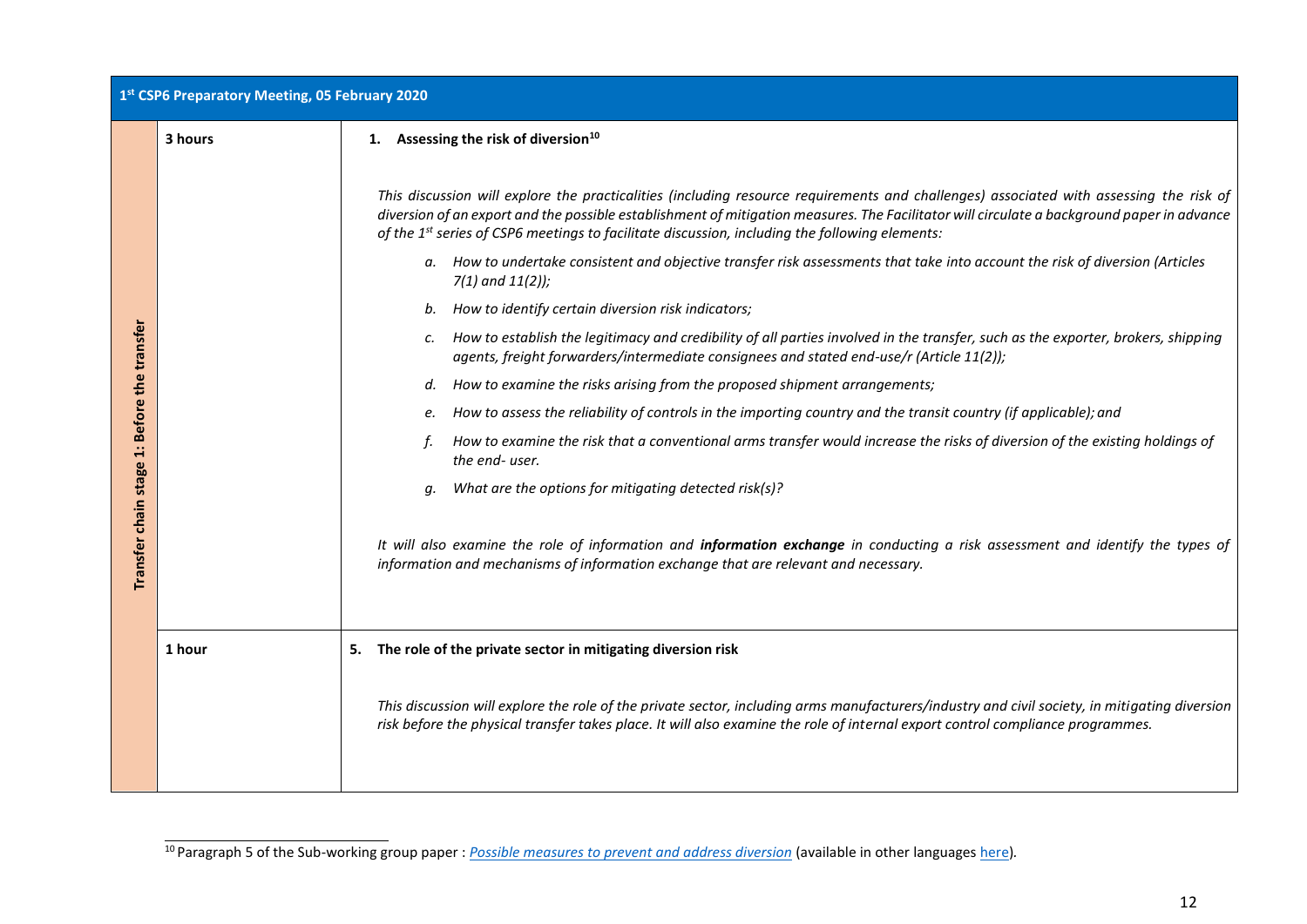| <b>2nd CSP6 Preparatory Meeting, (cancelled)</b> |                                          |                                                                                                                                                                                                                                                                                                                                                                                                                           |  |  |  |  |  |
|--------------------------------------------------|------------------------------------------|---------------------------------------------------------------------------------------------------------------------------------------------------------------------------------------------------------------------------------------------------------------------------------------------------------------------------------------------------------------------------------------------------------------------------|--|--|--|--|--|
|                                                  | 3 hours                                  | Meeting cancelled due to the COVID-19 crisis.                                                                                                                                                                                                                                                                                                                                                                             |  |  |  |  |  |
|                                                  | 1st CSP7 Preparatory Meeting, (date TBC) |                                                                                                                                                                                                                                                                                                                                                                                                                           |  |  |  |  |  |
|                                                  | 3 hours                                  | 6. Assessing the risk of diversion <sup>11</sup> (continued)                                                                                                                                                                                                                                                                                                                                                              |  |  |  |  |  |
|                                                  |                                          | This discussion will continue to explore the practicalities (including resource requirements and challenges) associated with assessing the<br>risk of diversion of an export and the possible establishment of mitigation measures, including the following elements:<br>How to undertake consistent and objective transfer risk assessments that take into account the risk of diversion (Articles 7(1) and<br>$11(2)$ ; |  |  |  |  |  |
|                                                  |                                          | How to identify certain diversion risk indicators;                                                                                                                                                                                                                                                                                                                                                                        |  |  |  |  |  |
| Before the transfer                              |                                          | How to establish the legitimacy and credibility of all parties involved in the transfer, such as the exporter, brokers, shipping agents,<br>freight forwarders/intermediate consignees and stated end-use/r (Article 11(2));                                                                                                                                                                                              |  |  |  |  |  |
|                                                  |                                          | How to examine the risks arising from the proposed shipment arrangements;<br>$\overline{\phantom{a}}$                                                                                                                                                                                                                                                                                                                     |  |  |  |  |  |
|                                                  |                                          | How to assess the reliability of controls in the importing country and the transit country (if applicable); and                                                                                                                                                                                                                                                                                                           |  |  |  |  |  |
| $\ddot{ }$                                       |                                          | How to examine the risk that a conventional arms transfer would increase the risks of diversion of the existing holdings of the end-<br>user.                                                                                                                                                                                                                                                                             |  |  |  |  |  |
|                                                  |                                          | What are the options for mitigating detected risk(s)?                                                                                                                                                                                                                                                                                                                                                                     |  |  |  |  |  |
| Transfer chain stage                             |                                          | It will also examine the role of information and information exchange in conducting a risk assessment and identify the types of information<br>and mechanisms of information exchange that are relevant and necessary.                                                                                                                                                                                                    |  |  |  |  |  |
|                                                  | 1 hour                                   | 7. Discussion on paper outlining elements of a process for assessing the risk of diversion                                                                                                                                                                                                                                                                                                                                |  |  |  |  |  |
|                                                  |                                          | The Facilitator will circulate a paper in advance of the $1st$ series of CSP7 meetings outlining the elements of a process for assessing the risk<br>of diversion, based on the discussion that took place during the 1 <sup>st</sup> meeting, for consideration and possible adoption at CSP7.                                                                                                                           |  |  |  |  |  |

<sup>11</sup>Paragraph 5 of the Sub-working group paper : *[Possible measures to prevent and address diversion](https://www.thearmstradetreaty.org/hyper-images/file/Article%2011%20-%20Possible%20measures%20to%20prevent%20and%20address%20diversion/Article%2011%20-%20Possible%20measures%20to%20prevent%20and%20address%20diversion.pdf)* (available in other language[s here\)](https://www.thearmstradetreaty.org/tools-and-guidelines.html)*.*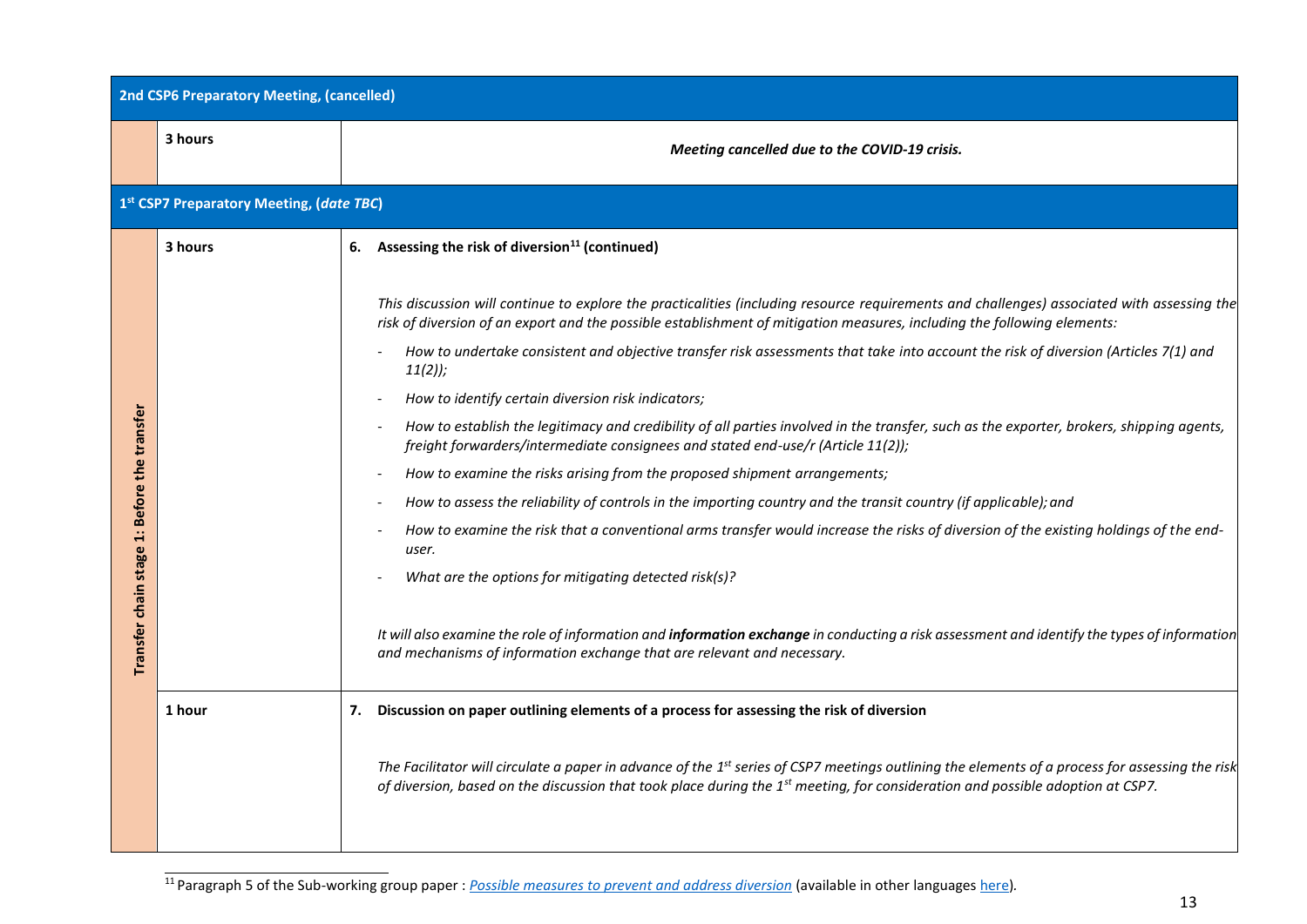| 2nd CSP7 Preparatory Meeting, (date TBC)                   |         |                                                                                                                                                                                                                                                                                                                                                                                                |  |  |  |  |
|------------------------------------------------------------|---------|------------------------------------------------------------------------------------------------------------------------------------------------------------------------------------------------------------------------------------------------------------------------------------------------------------------------------------------------------------------------------------------------|--|--|--|--|
|                                                            | 3 hours | 1. The role of transit and transhipment States in preventing diversion                                                                                                                                                                                                                                                                                                                         |  |  |  |  |
| During the transfer<br>ä<br>chain stage<br><b>Transfer</b> |         | This discussion will explore the measures that can and are being taken by transit and transhipment States to mitigate the risk of diversion<br>during a transfer. The Facilitator will circulate a background paper in advance of the 1 <sup>st</sup> series of CSP7 meetings to facilitate discussion,<br>including the following elements:                                                   |  |  |  |  |
|                                                            |         | Issuing delivery notification (through delivery receipts signed by the importations customs service, delivery verification certificate,<br>etc.) (Article 11(3));                                                                                                                                                                                                                              |  |  |  |  |
|                                                            |         | Conducting routine risk assessment or due diligence checks on conventional arms shipments, in cooperation with local, regional or<br>international law enforcement organizations and other regulatory agencies, prior to approval of transfers; and                                                                                                                                            |  |  |  |  |
|                                                            |         | Monitoring and protecting conventional arms shipments, in cooperation with customs service, law enforcement and other industry<br>parties involved (e.g. freight forwarders/intermediate consignees, transporters etc).                                                                                                                                                                        |  |  |  |  |
|                                                            |         | It will also examine the practical and legal challenges faced by transit and transhipment States in preventing diversion during transit (by<br>sea, air or land - road and rail), as well as the role of cooperation and information exchange among States involved in a transfer during<br>the transfer phase and identify the types of information exchange that are relevant and necessary. |  |  |  |  |
|                                                            |         | What mechanisms are used in ensuring cooperation and information exchange to mitigate diversion?                                                                                                                                                                                                                                                                                               |  |  |  |  |
|                                                            |         | Which ministries or agencies are involved in the information exchange process?                                                                                                                                                                                                                                                                                                                 |  |  |  |  |
|                                                            |         | Are there national legal restrictions that can impact the information exchange process?                                                                                                                                                                                                                                                                                                        |  |  |  |  |
|                                                            | 1 hour  | 2. The role of the private sector in mitigating diversion risk                                                                                                                                                                                                                                                                                                                                 |  |  |  |  |
|                                                            |         | This discussion will explore the role of the private sector, in particular transporters (road, rail, air and sea), freight forwarders/intermediate<br>consignees, etc mitigating diversion risk during transfer.                                                                                                                                                                               |  |  |  |  |